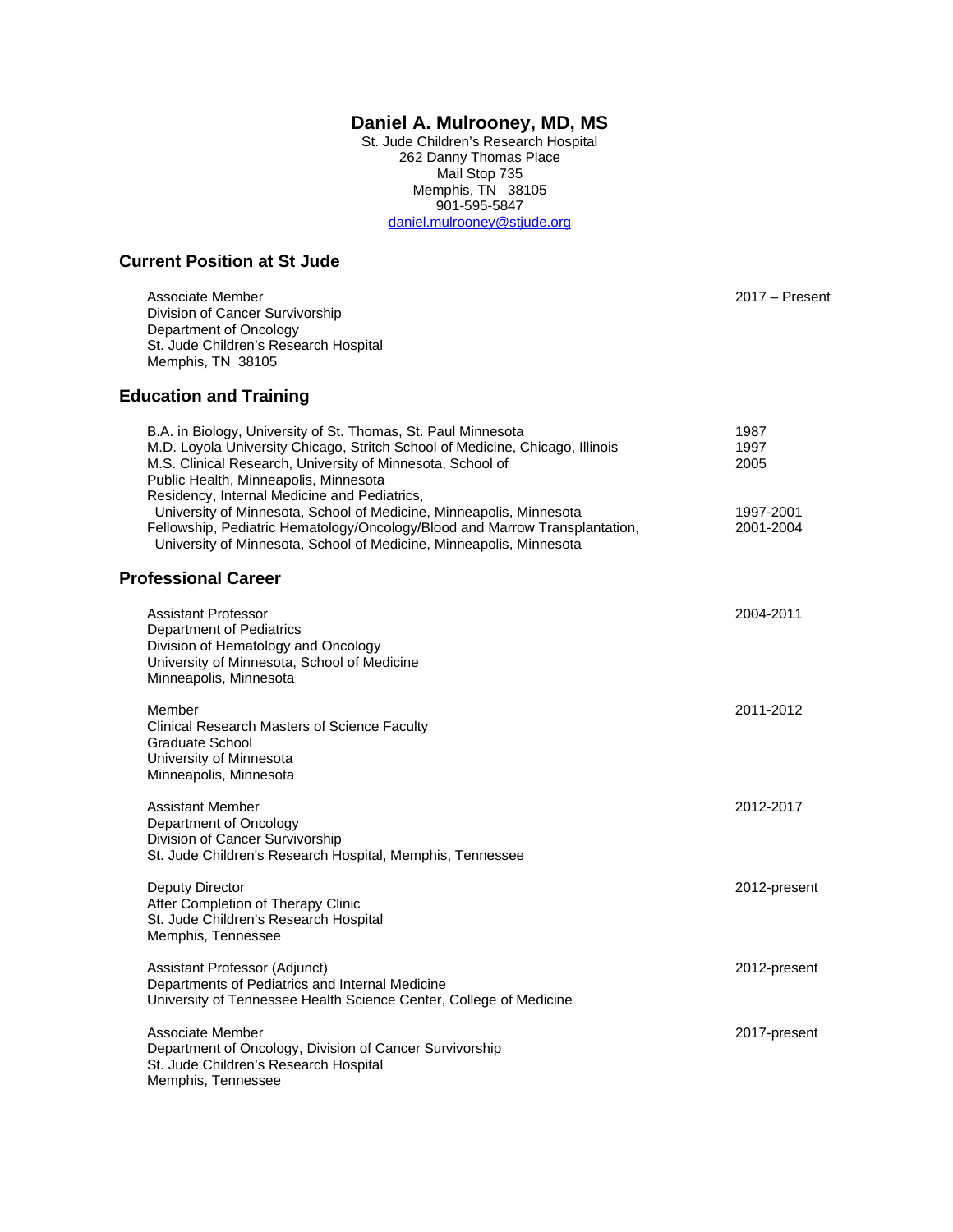| Associate Professor                                                                                                                                                                                                                              |              | 2019-present                                                 |
|--------------------------------------------------------------------------------------------------------------------------------------------------------------------------------------------------------------------------------------------------|--------------|--------------------------------------------------------------|
| Departments of Pediatrics and Internal Medicine<br>University of Tennessee Health Science Center, College of Medicine<br>Memphis, Tennessee                                                                                                      |              |                                                              |
| <b>Certifications and Licensure</b>                                                                                                                                                                                                              |              |                                                              |
| Diplomat, American Board of Internal Medicine<br>Minnesota Medical License (#47056)<br><b>DEA Registration</b><br>Diplomat, American Board of Pediatrics                                                                                         | 2004-present | 2001-present<br>2004-present<br>2007-present                 |
| American Board of Pediatrics, Hematology/Oncology<br>Tennessee Medical License (#48440)                                                                                                                                                          |              | 2012-present                                                 |
| <b>Professional Memberships</b>                                                                                                                                                                                                                  |              |                                                              |
| American Society of Hematology<br>American Society of Clinical Oncology                                                                                                                                                                          | 2002-present | 2002-present                                                 |
| American Society of Pediatric Hematology and Oncology<br>Children's Oncology Group                                                                                                                                                               |              | 2004-present<br>2004-present                                 |
| Fellow, American College of Physicians<br>Society for Pediatric Research                                                                                                                                                                         | 2008-present | 2004-present                                                 |
| <b>Editorial Board Appointments</b>                                                                                                                                                                                                              |              |                                                              |
| American Society of Clinical Oncology, Associate Editor - Cancer. Net Editorial Board<br>American Society of Clinical Oncology, Specialty Editor - Cancer. Net Editorial Board<br>Journal of Clinical Oncology                                   |              | 2018-present<br>2016-2018<br>2018-present                    |
| <b>Grant Review / Study Activities</b>                                                                                                                                                                                                           |              |                                                              |
| Cochrane Childhood Cancer Group<br>Dutch Cancer Society (KWF Kanderbestrijding)<br>Dutch Heart Foundation<br>National Institute of Health, 2015/2016 - Subcommittee J - Career Development                                                       |              | 2012<br>2013, 2020<br>2015<br>2015                           |
| Review Committee (Ad Hoc Reviewer)<br>European Commission<br>UK Medical Research Council<br>Children's Cancer Research Fund<br>Cancer Research UK - Accelerator Award<br>Department of Defense Congressionally Directed Medical Research Program |              | 2016<br>2016<br>2017, 2018, 2019<br>2018<br>2017, 2018, 2019 |
| <b>Honors and Awards</b>                                                                                                                                                                                                                         |              |                                                              |
| 8th Annual Fellows Travel Award, 15th Annual Mayo Clinic Hematology/Oncology<br>Reviews                                                                                                                                                          |              | 2005                                                         |
| Clinical Research Scholar Award, University of Minnesota Career Advancement<br>Program                                                                                                                                                           |              | 2006-2010                                                    |
| Abstract selected for Best of ASCO Program<br><b>Best Doctors</b><br>Alumni of the Year - Excellence in Service to Patients, Stritch School of Medicine,                                                                                         |              | 2008<br>2009-present<br>2017                                 |
| Loyola University Chicago<br>Damen Award, Stritch School of Medicine, Loyola University Chicago<br><b>AACR Team Science Award</b>                                                                                                                |              | 2018<br>2019                                                 |

# **Institutional and Committee Assignments**

Patient Care Council (PCC), St. Jude Children's Research Hospital 2013-present Graduate Medical Education Committee (GMEC), St. Jude Children's Research Hospital 2014-present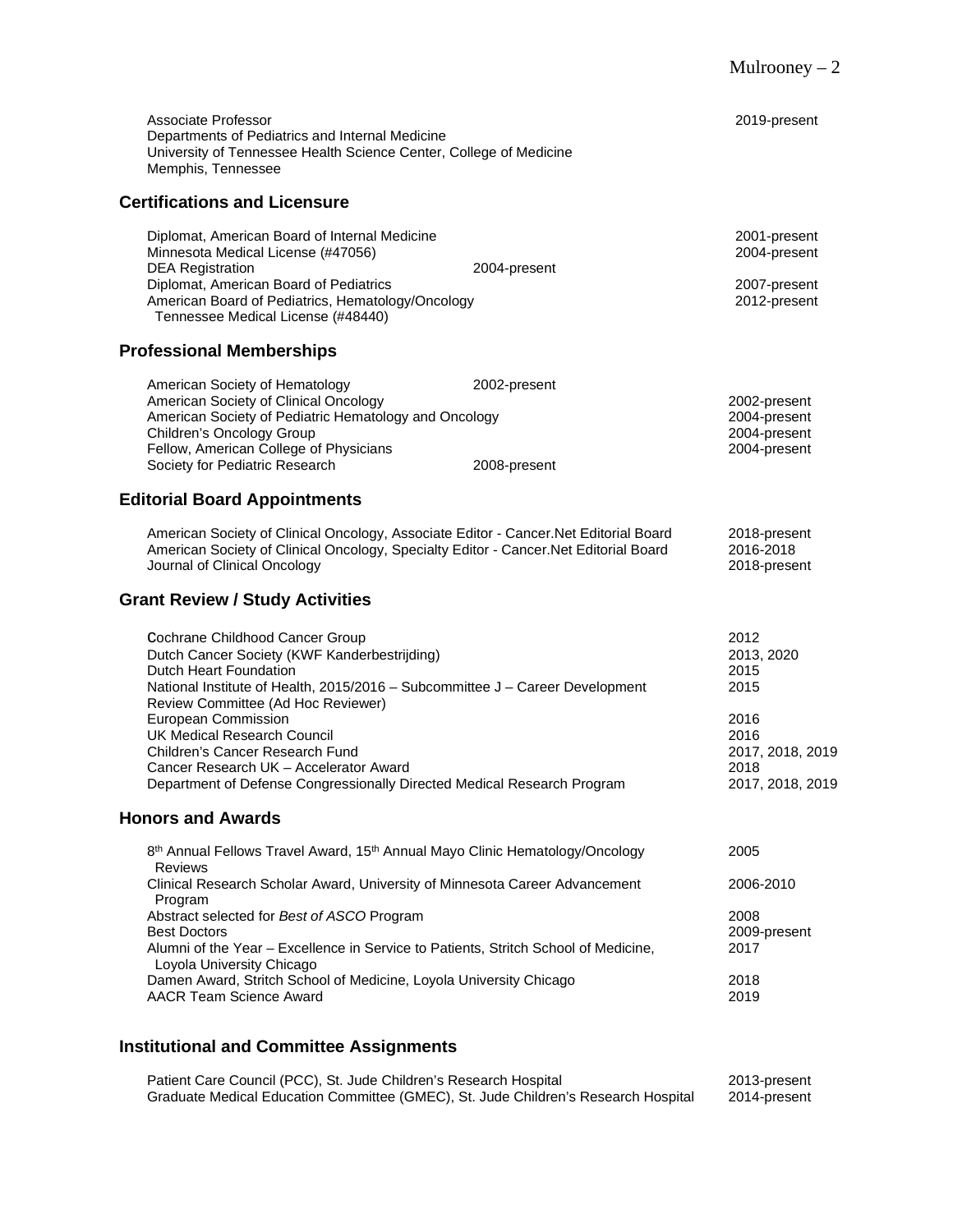| Annual Program Evaluation Committee, St. Jude Children's Research Hospital<br>Fellowship Committee, St. Jude Children's Research Hospital<br>Clinical Competency Committee, St. Jude Children's Research Hospital<br>Faculty Task Force on Women, Diversity and Inclusion<br><b>Grand Rounds Curriculum Committee</b><br>Patient Education Committee, Chair<br>St. Jude TV Change Control Committee | 2015-present<br>2015-present<br>2015-present<br>2018-present<br>2019- present<br>2019-present<br>2020-present |
|-----------------------------------------------------------------------------------------------------------------------------------------------------------------------------------------------------------------------------------------------------------------------------------------------------------------------------------------------------------------------------------------------------|---------------------------------------------------------------------------------------------------------------|
| <b>Professional Administrative Services</b>                                                                                                                                                                                                                                                                                                                                                         |                                                                                                               |
| Endocrine/Reproductive Task Force, Children's Oncology Group (COG) Long-Term<br>Follow-Up Guidelines for Survivors of Childhood, Adolescent, and Young Adult<br>Cancers, Co-Chair                                                                                                                                                                                                                   | 2005-2013                                                                                                     |
| Children's Oncology Group (COG) Long-Term Follow-Up Guidelines Core Working<br>Group, Member                                                                                                                                                                                                                                                                                                        | 2008-present                                                                                                  |
| Masonic Cancer Center Advisory Council to the Minnesota Cancer Alliance, Member                                                                                                                                                                                                                                                                                                                     | 2009-2011                                                                                                     |
| Karen Wyckoff Rein in Sarcoma Foundation, Board Member                                                                                                                                                                                                                                                                                                                                              | 2009-2011                                                                                                     |
| Urinary Track Task Force, Children's Oncology Group (COG) Long-Term Follow-Up<br>Guidelines for Survivors of Childhood, Adolescent, and Young Adult Cancers, Chair                                                                                                                                                                                                                                  | 2013-present                                                                                                  |
| Cardiopulmonary Renal Working Group, St. Jude Lifetime Cohort Study, Chair                                                                                                                                                                                                                                                                                                                          | 2012-2019                                                                                                     |
| Clinical Research Liaison, St. Jude Lifetime Cohort Study                                                                                                                                                                                                                                                                                                                                           | 2019-present                                                                                                  |
| University of Arkansas for Medical Sciences                                                                                                                                                                                                                                                                                                                                                         | 2019-present                                                                                                  |
| Center for Studies of Host Response to Cancer Therapy (COBRE EAC)<br><b>External Advisory Board Member</b>                                                                                                                                                                                                                                                                                          |                                                                                                               |
| Ad Hoc Manuscript Reviewer for:                                                                                                                                                                                                                                                                                                                                                                     |                                                                                                               |
| Pediatric Blood and Cancer                                                                                                                                                                                                                                                                                                                                                                          |                                                                                                               |
| Journal of Pediatric Hematology/Oncology                                                                                                                                                                                                                                                                                                                                                            |                                                                                                               |
| Journal of Clinical Oncology                                                                                                                                                                                                                                                                                                                                                                        |                                                                                                               |
| Annals of Oncology                                                                                                                                                                                                                                                                                                                                                                                  |                                                                                                               |
| Hormone Research                                                                                                                                                                                                                                                                                                                                                                                    |                                                                                                               |

Cancer Epidemiology, Biomarkers and Prevention

American Society of Clinical Oncology Educational Book

Biology of Blood and Marrow Transplantation

Journal of the American Heart Association

**Formal Education/Teaching Activities**

Bone Marrow Transplantation

British Journal of Cancer

Haematologica

Hypertension

JAMA PLOS One

Clinical Program Advisor, Advisor to 2nd, 3rd, and 4th year medical students 2009-2011

- Kimberly Canfield, MD, MPH Health System Clinician, Northwestern University Feinberg School of Medicine, Chicago, IL.
- Jessie Roske Internist, CentraCare Health, St Cloud, MN.
- Jake Theis Radiologist, Veterans Affairs Medical Center, Minneapolis, MN

Faculty Advisor Pediatric Hematology/Oncology Fellows 2010 – present

- Andrew Dietz, MD, MS Associate Medical Director, Bluebird Bio, Inc., Palm Springs, CA.
- Matthew Ehrhardt, MD, MS Assistant Member, Division of Cancer Survivorship, Department of Oncology, St. Jude Children's Research Hospital, Memphis, TN.
- Malek Baassiri, MD Pediatric Oncologist, Dr. Sulaiman Al Habib Hospital, Al Khobar, Kingdom of Saudi Arabia
- Nicholas Phillips, MD, PhD Research Associate, Department of Epidemiology and Cancer Control, St. Jude Children's Research Hospital, Memphis, TN
- Alia Zaidi, MD Manager Survivorship Research, Department of Epidemiology and Cancer Control, St. Jude Children's Research Hospital, Memphis, TN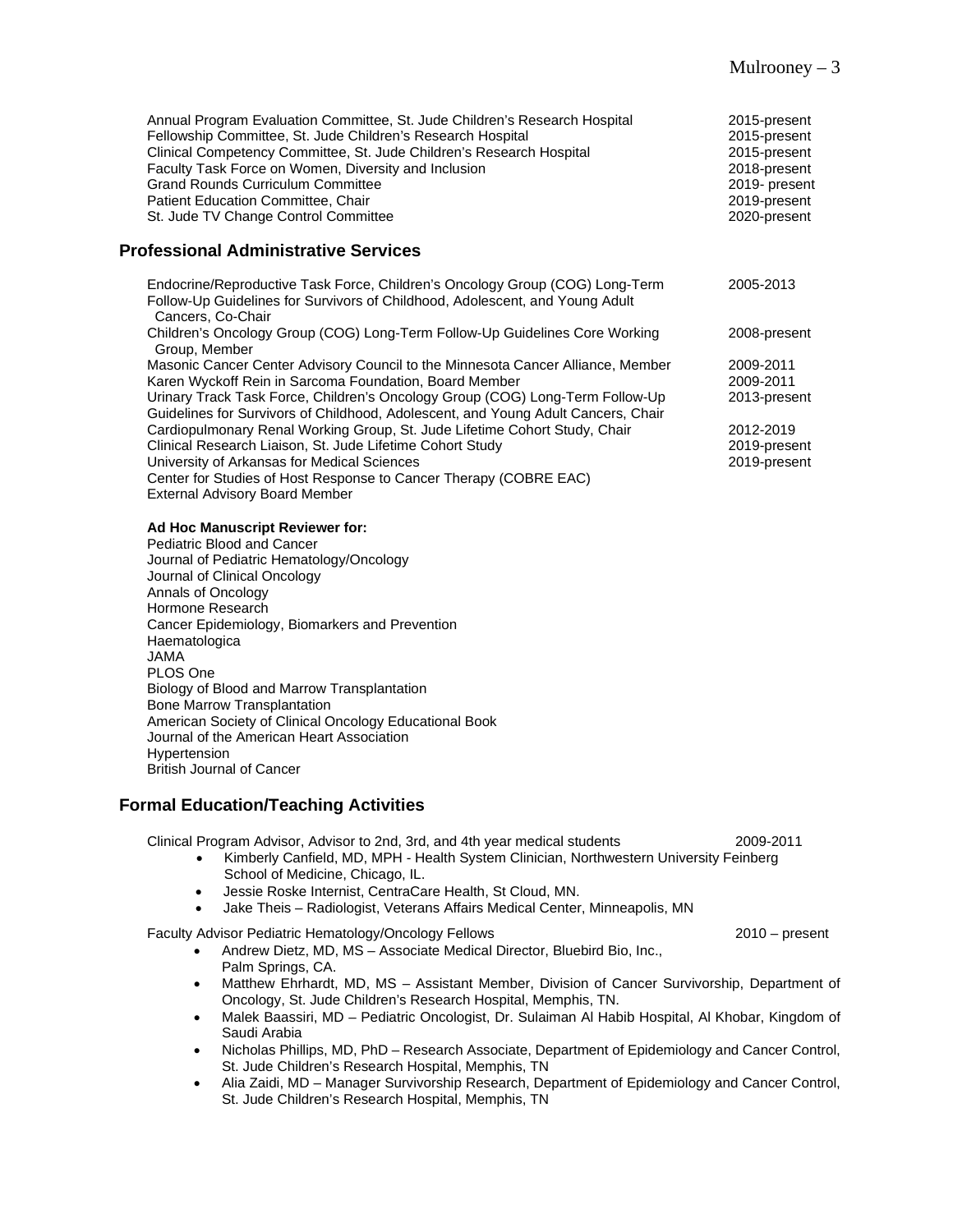- Neel Bhatt, MBBS, MPH, Assistant Member, Clinical Research Division, Fred Hutchinson Cancer Research Center, Seattle, WA
- Stephanie Dixon, Instructor, Division of Cancer Survivorship, Department of Oncology, St. Jude Children's Research Hospital, Memphis, TN

Heme/Onc/BMT Fellow Lecture Series, University of Minnesota 2004-2011

- **Osteosarcoma**
- Ewing's Sarcoma Family of Tumors
- Hodgkin/Non-Hodgkin Lymphomas
- Late-Effects of Childhood Cancer

Director, Survivorship/ACT Clinic Fellows Rotation, St. Jude Children's Research Hospital 2012-present Program Director, Survivorship Fellowship, St. Jude Children's Research Hospital Institute of Medical Science, University of Toronto – External Appraiser Committee 2018 School of Human Sciences, The University of Western Australia, External Appraiser 2019

### **Grant Awards**

#### **Active Grants:**

PAR-18-559 Brinkman (PI) 03/01/2018 .60 calendar (5%)

NIH-NCI/NICHD

Impact of eHealth Intervention for Insomnia on Late Effects of Childhood Cancer. This five-year clinical outcome study proposes a randomized clinical trial to improve neurocognitive function, emotional distress, markers of cardiovascular health, and quality of life in long-term survivors of childhood cancer. Specifically, an empirically supported eHealth intervention for insomnia will be utilized to treat highly comorbid physical and mental health late effects of childhood cancer.

U01 CA195547-05 Hudson (PI) 07/01/2015 – 06/30/2020 2.40 calendar (20%)

**NCI** 

The St. Jude Lifetime Cohort (SJLIFE). The purpose of this study is to expand eligibility of the SJLIFE cohort to include a clinically well-characterized cohort of five-year survivors, to undertake uniform medical assessments in all cohort participants, to establish a resource for the conduct of innovative interventionbased research, and to develop innovative methodologies to maintain the SJLIFE cohort.

R01 CA215405 Krull/Mandrell (MPI) 08/01/17-07/31/22 .60 calendar (5%) NIH-NCI/NCICHD/NHLBI/NINR

Sleep Apnea in Survivors of Childhood Cancer Treated with Thoracic Radiation (APNEA) The aims of this study are to compare the frequency of obstructive sleep apnea in adult survivors of childhood cancer treated with thoracic radiation compared to age, gender and race matched community controls; to identify specific therapeutic factors associated with obstructive sleep apnea in adult survivors of childhood cancer treated with thoracic radiation; and to examine cardiac, pulmonary, central nervous system, and neuromuscular morbidity in adult survivors with versus without obstructive sleep apnea.

#### **Pending Grants:**

1 U01 CA246570-01A1 Kirsten K Ness/John Jefferies (PI) 09-15-2020 - 08-31-2025 2.4 calendar Cartox III

Telehealth based exercise intervention to improve functional capacity in survivors of childhood cancer with significantly limited exercise tolerance

To determine the efficacy of an individually tailored, home-delivered aerobic, and strengthening intervention to improve exercise capacity in survivors of childhood cancer with exercise intolerance. To determine the effects of an individually tailored, home-delivered aerobic, and strengthening intervention on measures of cardiac, pulmonary, musculoskeletal, and neurosensory function in survivors of childhood cancer with exercise intolerance.

Mulrooney (PI) 07/01/2020-6/30/2021

Left Ventricular Non-Compaction in Survivors St. Baldrick's Foundation The goal of this study is to characterize LVNC among survivors of childhood cancer. The aims are: 1) estimate the prevalence and describe the pattern of LVNC among cancer survivors compared to community controls, 2) describe treatment-related risk factors associated with LVNC, and 3) examine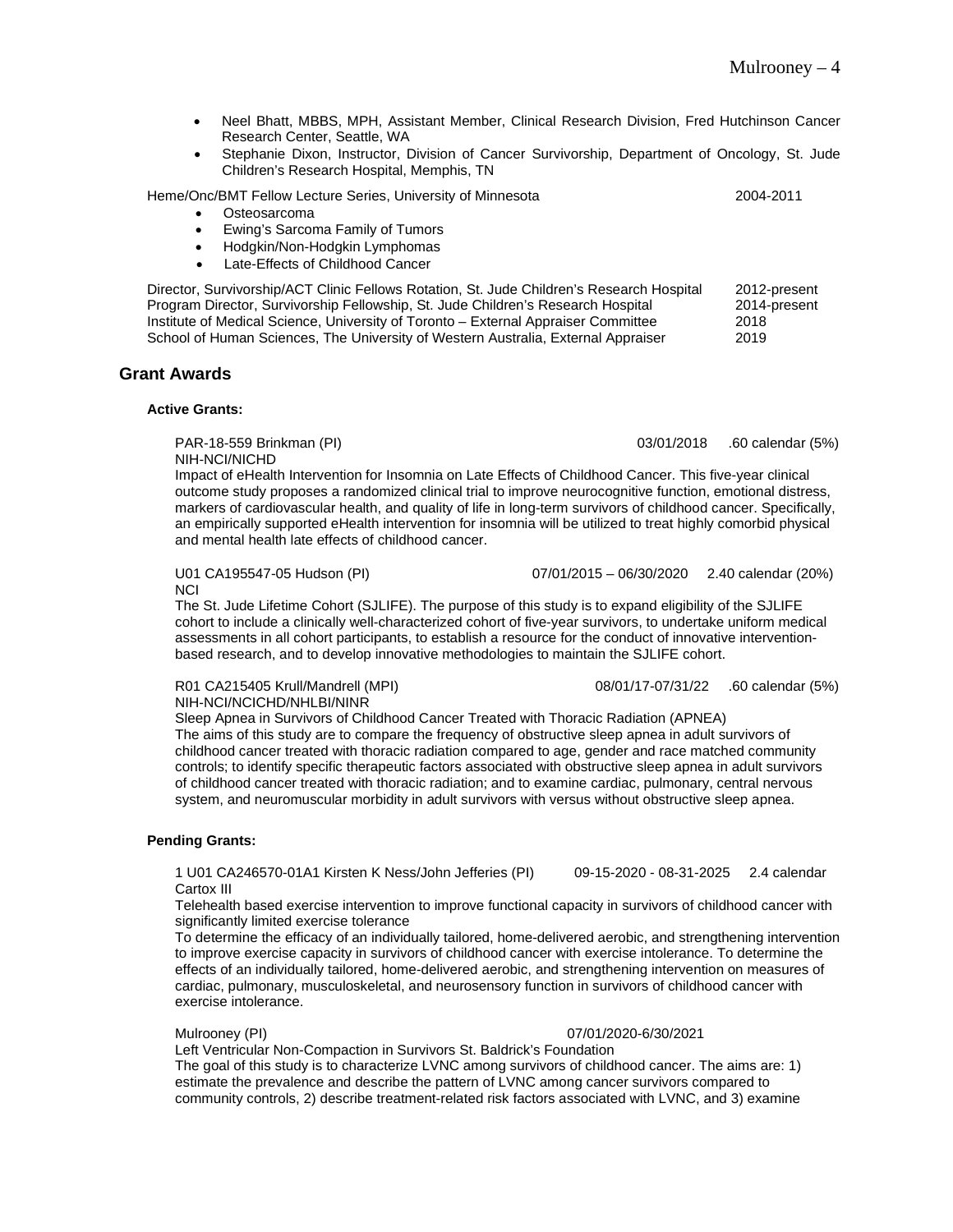associations between LVNC and cardiac morbidity (cardiomyopathy, coronary artery disease, valvular disease, rhythm abnormalities) among adult survivors of childhood cancer survivors.

NICHD

R01 1HD094588 Tsao (PI) 9/17/2018 – 6/30/2023 .60 calendar (5%)

The purpose of this study is to investigate aspects of cortical network connectivity following major limb amputation. The specific aim is to evaluated phantom limb pain among amputated cancer survivors and changes in cortical network connectivity using functional magnetic resonance imaging (fMRI) before and after visual feedback from mirror therapy

Mulrooney (PI) 07/01/2020 06/30/2022.40 calendar (20%)

Alex's Lemonade Stand Foundation for Childhood Cancer – Left Ventricular Non-Compaction in Survivors of Childhood Cancer

The goal of this study is to characterize LVNC among survivors of childhood cancer. The aims are: 1) estimate the prevalence and describe the pattern of LVNC among cancer survivors compared to community controls, 2) describe treatment-related risk factors associated with LVNC, and 3) examine associations between LVNC and cardiac morbidity (cardiomyopathy, coronary artery disease, valvular disease, rhythm abnormalities) among adult survivors of childhood cancer survivors.

#### **Completed Grants:**

NIH-NCI/NICHD

R01 CA174794 Krull (PI) 04/01/2013 – 03/31/2019 .60 calendar (5%)

Brain Integrity in Survivors of Childhood Cancer Treated with Thoracic Radiation. The goal of this study is to evaluate brain integrity in adult survivors of childhood cancer treated with thoracic radiation therapy, and to examine associations between cardiac, vascular, and pulmonary health and brain integrity in those survivors

U01 CA195547-04 (Supplement) Hudson (PI) 07/01/2018- 06/30/2019 **NCI** 

The St. Jude Lifetime Cohort (SJLIFE). Supplemental funding to maintain and enhance the SJLIFE

infrastructure with generation of new and novel cardiac data obtained via central review of previously performed echocardiograms for assessment of left-ventricular non-compaction cardiomyopathy

(Subcontract Principal Investigator)

AICR FDN YR 1 Ness (PI) 01/01/2015 – 12/31/2017 .60 calendar (5%)

American Institute for Cancer Research (AICR) Impact of resistance training-protein supplementation on lean muscle mass in Childhood Cancer Survivors. The purpose of this study is to compare changes in lean muscle mass, muscle strength, walking speed, selfreported exhaustion and physical activity levels between childhood cancer survivors randomized to a resistance training program with protein supplementation or a resistance training program with placebo supplementation.

| Hyundai Motor America, Hyundai Hope on Wheels<br>PI: Mulrooney<br>Development of Methods to Measure Cerebral Vascular<br>Function in Survivors of Childhood Acute Lymphoblastic | $(12/01/11-12/01/13)$   |
|---------------------------------------------------------------------------------------------------------------------------------------------------------------------------------|-------------------------|
| Leukemia                                                                                                                                                                        |                         |
| NIH Pediatric Research Loan Repayment Program<br>PI: Mulrooney                                                                                                                  | $(07/01/09 - 12/31/12)$ |
| National Children's Cancer Society<br>PI: Mulrooney<br><b>Survivorship Series Conference</b>                                                                                    | $(2/01/11 - 12/31/11)$  |
| St. Baldrick's Foundation Infrastructure Grant<br>PI: Mulrooney<br>Developing a Research Consortium - Advancing Cancer Outcomes Research                                        | $(12/01/10-11/30/11)$   |
| NCI, 5 U24 CA055727-17<br>Childhood Cancer Survivor Study                                                                                                                       | $(12/01/05-11/30/11)$   |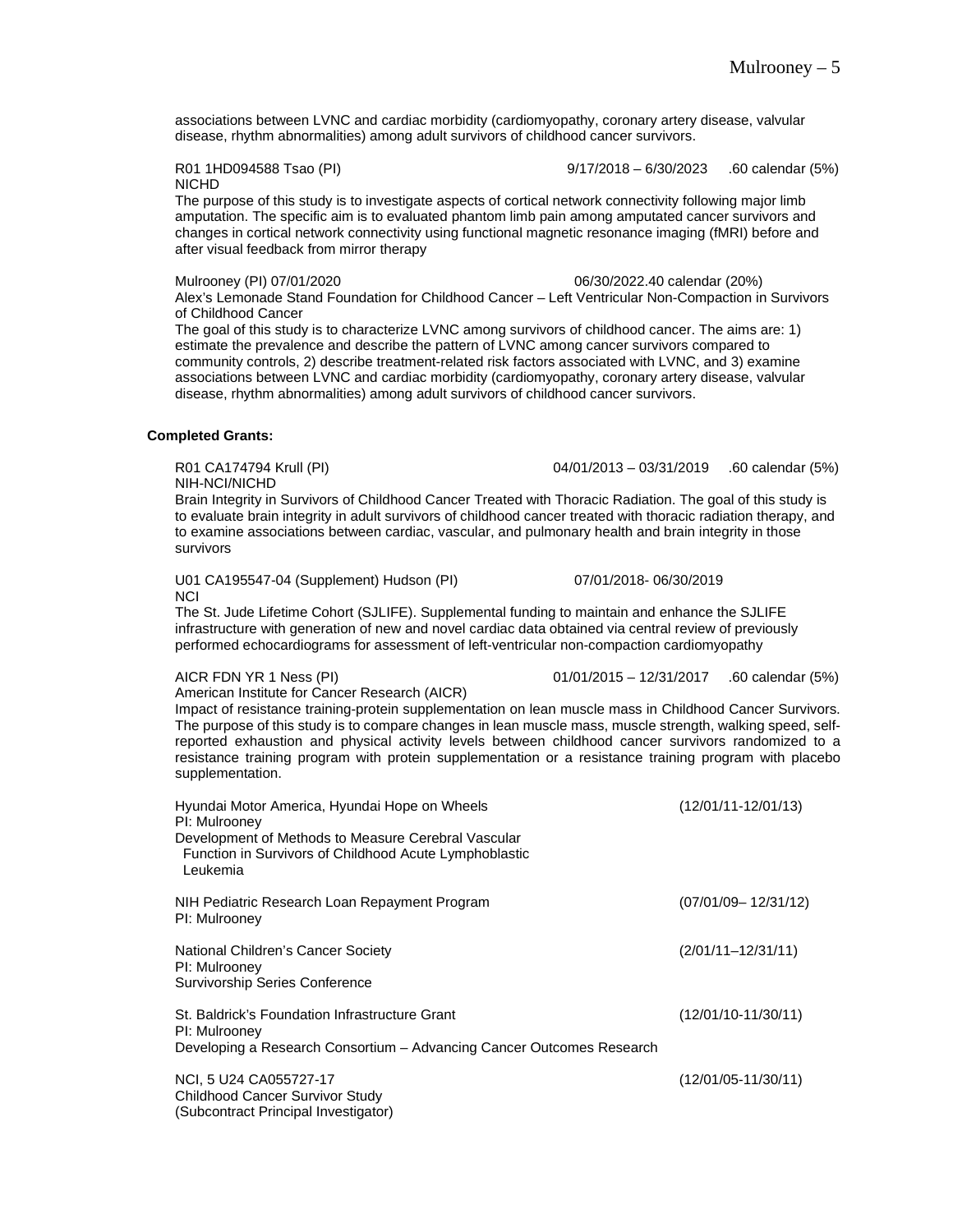| Minnesota Medical Foundation – Faculty Research Grant<br>PI: Mulrooney<br>Use of Strain and Strain Rate Imaging to Detect Anthracycline Induced<br>Cardiotoxicity                   | $(11/1/09 - 10/31/11)$  |
|-------------------------------------------------------------------------------------------------------------------------------------------------------------------------------------|-------------------------|
| University of Minnesota Grant-in-Aid<br>PI: Mulrooney<br>Developing a Research Consortium - Advancing Cancer Outcomes Research                                                      | $(1/1/10 - 12/31/10)$   |
| NIH/NICHD K12 RR023247 Russell Luepker<br>Scholar Development Clinical Research (RMI)<br>Percent Effort: 75%                                                                        | (PI)(7/1/06-7/31/10)    |
| University of Minnesota, Karen Wyckoff Rein in Sarcoma Fund<br>PI: Mulrooney<br>Premature Atherosclerotic Vascular Disease in Survivors of Childhood and<br>Adolescent Osteosarcoma | $(2/01/07 - 7/31/09)$   |
| NIH/NCI R01 CA112530<br>PI: K. Scott Baker<br>Metabolic Syndrome Following Transplant for Leukemia<br>Percent Effort: 10%                                                           | $(08/15/06 - 07/31/09)$ |

# **Clinical Trials Involvement**

| ESFT <sub>13</sub>                | Therapeutic trial for patients with Ewing sarcoma family of tumors and desmoplastic small round<br>cell tumors. IRB Approved 7/23/13, open to accrual 11/13/13. Closed to accrual 11/10/15.<br>(Collaborator) |
|-----------------------------------|---------------------------------------------------------------------------------------------------------------------------------------------------------------------------------------------------------------|
| cHOD17                            | Pediatric Classical Hodgkin Lymphoma Consortium Study. Under development. (Co-<br>investigator)                                                                                                               |
| ALTE <sub>15</sub> N <sub>2</sub> | Late Effects After High-Risk Neuroblastoma Study, Children's Oncology Group, (Institutional PI)                                                                                                               |
| ESFT <sub>13</sub>                | Therapeutic trial for patients with Ewing sarcoma family of tumors and desmoplastic small round<br>cell tumors. IRB Approved 7/23/13, open to accrual 11/13/13. Closed to accrual 11/10/15.<br>(Collaborator) |
| cHOD17                            | Pediatric Classical Hodgkin Lymphoma Consortium Study (Co-Investigator).                                                                                                                                      |
| <b>SJLIFE</b>                     | Establishment of a Lifetime Cohort of Adults Surviving Childhood Cancer (Co-Investigator)                                                                                                                     |
| <b>REPS</b>                       | Impact of Resistance Training-Protein Supplementation on Lean Muscle Mass in Childhood<br>Cancer Survivors (Co-Investigator)                                                                                  |
| <b>FRAILTY</b>                    | A Longitudinal Assessment of Frailty in Young Adult Survivors of Childhood Cancer (Co-<br>Investigator)                                                                                                       |
| <b>WHOOPHPP</b>                   | Feasibility and Agreement of Remote Evaluation of Resting Heart Rate and Heart Rate<br>Variability in Survivors of Hodgkin Lymphoma Treated with Chest Radiation (Co-Investigator)                            |
| <b>BRIGHT</b>                     | Brain Integrity in Survivors of Hodgkin Lymphoma Treated with Thoracic Radiation (Co-<br>Investigator)                                                                                                        |
| <b>APNEA</b>                      | Sleep Apnea in Hodgkin Lymphoma Survivors Treated with Radiation to the Chest (Co-<br>Investigator)                                                                                                           |
| <b>SLEEP</b>                      | eHealth Insomnia Intervention for Adult Survivors of Childhood Cancer (Co-Investigator)                                                                                                                       |
| <b>PALVS</b>                      | Predictors of Abnormal Left Ventricular Strain in Survivors of Childhood Cancer Near the<br>Completion of Therapy (Co-Investigator)                                                                           |
|                                   | Cooperative Group<br>a.<br>COG protocols<br>1.                                                                                                                                                                |
| ALTE15N2                          | Late Effects After High-Risk Neuroblastoma Study, Children's Oncology Group, (Institutional PI)                                                                                                               |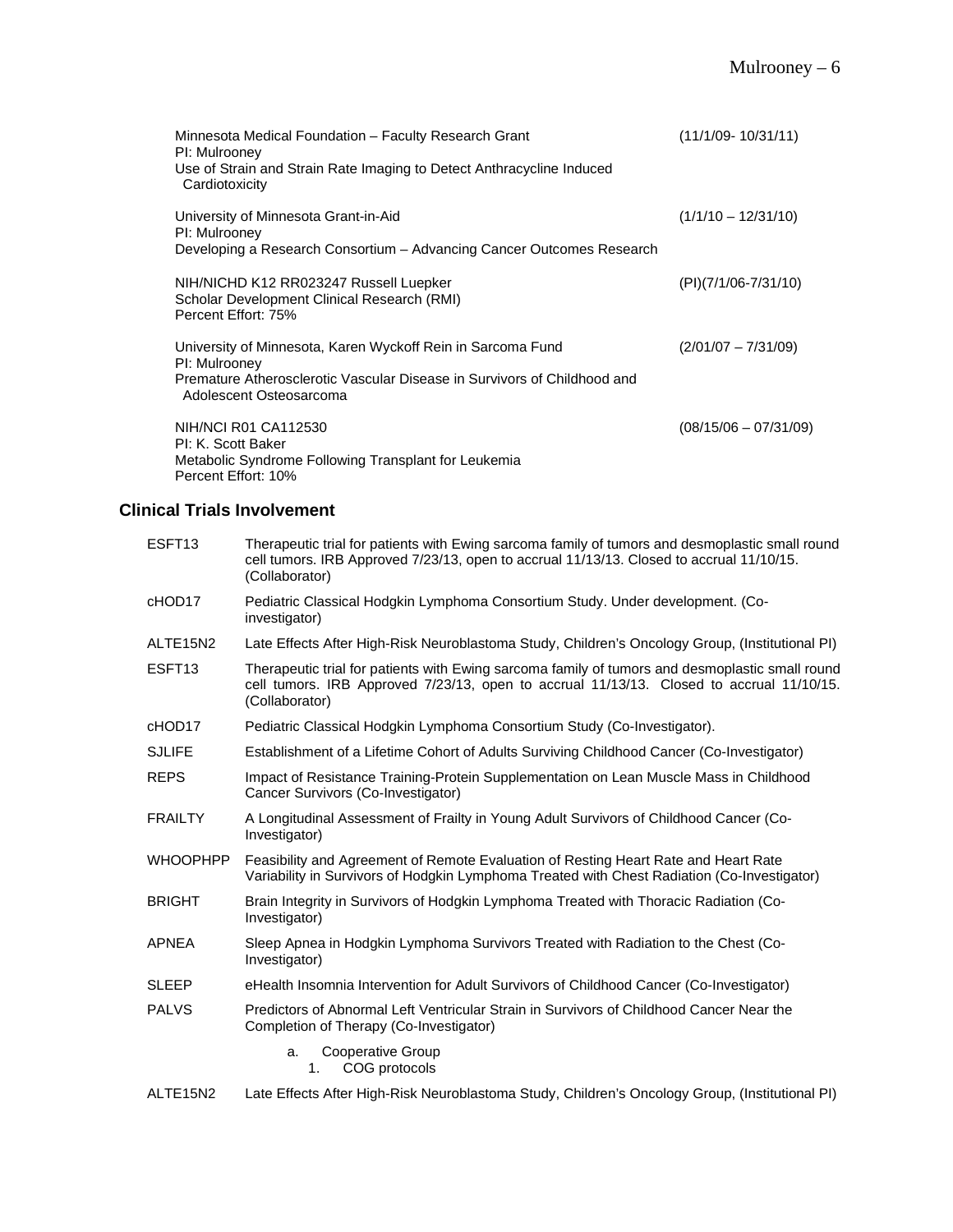## **Publication Record**

#### **Peer Reviewed Original Research Articles**

- 1. Nunez SB, **Mulrooney DA**, Laverdiere C. Hudson MM. Risk-based health monitoring of childhood cancer survivors: a report from the Children's Oncology Group. Curr Oncol Rep. 9(6):440-452, 2007.
- 2. Ness KK, Gurney JG, Zeltzer LK, Leisenring W, **Mulrooney DA,** Nathan PC, Robison LL, Mertens AC. The impact of limitations in physical, executive, and emotional function on health-related quality of life among adult survivors of childhood cancer: a report from the Childhood Cancer Survivors Study. Arch Phys Med Rehabil. 89(1):128-136, 2008.
- 3. **Mulrooney DA**, Ness KK, Neglia JP, Whitton J, Green DM, Zeltzer LK, Robison LL, Mertens AC. Fatigue and sleep disturbance in adult survivors of childhood cancer: a report from the Childhood Cancer Survivor Study (CCSS). Sleep. 31(2):271-281, 2008.
- 4. **Mulrooney DA**, Dover DC, Yutaka Y, Ness KK, Mertens AC, Neglia JP, Sklar CA, Robison LL, Davies SM. Twenty years of follow-up among survivors of childhood and young adult acute myeloid leukemia: a report from the Childhood Cancer Survivor Study. Cancer. 112(9):2071-2079, 2008.
- 5. Nandagopal R, Laverdière C, **Mulrooney DA**, Hudson MM, Meacham L. Endocrine late effects of childhood cancer therapy: a report from the Children's Oncology Group. Hormone Res. 69:65-74, 2008.
- 6. Hudson MM, **Mulrooney DA**, Bowers DC, Sklar CA, Green DM, Donaldson SS, Oeffinger KC, Neglia JP, Meadows AT, Robinson LL. High-risk populations identified in childhood cancer survivor study investigations: implications for risk-based surveillance. J Clin Oncol. 27(14):2405-14, 2009.
- 7. Diller L, Chow EJ, Gurney JG, Hudson MM, Kadin-Lottick N, Kawashima T, Leisenring WM, Meacham LR, Mertens AC, **Mulrooney DA,** Oeffinger KC, Packer RJ, Robison LL, Sklar CA. Chronic disease in the childhood cancer survivor study cohort: a review of published findings. J Clin Oncol. 27(14):2339- 2355, 2009.
- 8. Majhail NS, Challa TR, **Mulrooney DA**, Baker KS, Burns LJ. Hypertension and diabetes mellitus in adult and pediatric survivors of allogeneic hematopoietic cell transplantation. Biol Blood Marrow Transplant. 15(9):1100-7, 2009.
- 9. **Mulrooney DA,** Yeazel MW, Kawashima T, Mertens AC, Mitby P, Stovall M, Donaldson SS, Green DM, Sklar CA, Robison LL, Leisenring WM. Cardiac outcomes in a cohort of adult survivors of childhood and adolescent cancer: retrospective analysis of the Childhood Cancer Survivor Study cohort. BMJ. 339:b4606, 2009.
- 10. McAvoy S, Baker SK, **Mulrooney DA**, Blaes A, Arora M, Burns LJ, Majhail NS. Corticosteroid dose as a risk factor for avascular necrosis of the bone after hematopoietic cell transplantation. Biol Blood Marrow Transplant. 16(9):1231-36, 2010.
- 11. Blaes AH, Lindgren B, **Mulrooney DA,** Wilson L, Cho LC. Pathologic femur fractures after limb-sparing treatment of soft-tissue sarcomas. J Cancer Surviv. 4(4):399-404, 2010.
- 12. McClune BL, Polgreen LE, Burmeister LA, Blaes AH, **Mulrooney DA**, Burns LJ, Majhail NS. Screening, prevention and management of osteoporosis and bone loss in adult and pediatric hematopoietic cell transplant recipients. Bone Marrow Transplant. 46(1):1-9, 2011.
- 13. Clanton NR, Klosky JL, Li C, Jain N, Srivastava DK, **Mulrooney DA,** Zeltzer L, Stovall M, Robison LL, Krull KR. Fatigue, vitality, sleep and neurocognitive functioning in adult survivors of childhood cancer: a report from the Childhood Cancer Survivor Study. Cancer. 117(11):2559-68, 2011.
- 14. Robien K, Strayer LG, Majhail N, Lazovich D, Baker KS, Smith AR, **Mulrooney DA**, Burns LJ. Vitamin D status among long-term survivors of hematopoietic cell transplantation. Bone Marrow Transplant. 46(11):1472-9, 2011.
- 15. Steinberger J, Sinaiko AR, Kelly AS, Leisenring WM, Steffen LM, Goodman P, **Mulrooney DA**, Dietz AC, Moran A, Perkins JL, Baker KS. Cardiovascular risk and insulin resistance in childhood cancer survivors. J Pediatr. 160(3):494-9, 2012.
- 16. **Mulrooney DA**, Ness KK, Solovey A, Hebbel RP, Neaton JD, Peterson BA, Lee CK, Kelly AS, Neglia JP. Pilot study of vascular health in survivors of Hodgkin lymphoma. Pediatr Blood Cancer. 59(2):285-9, 2012.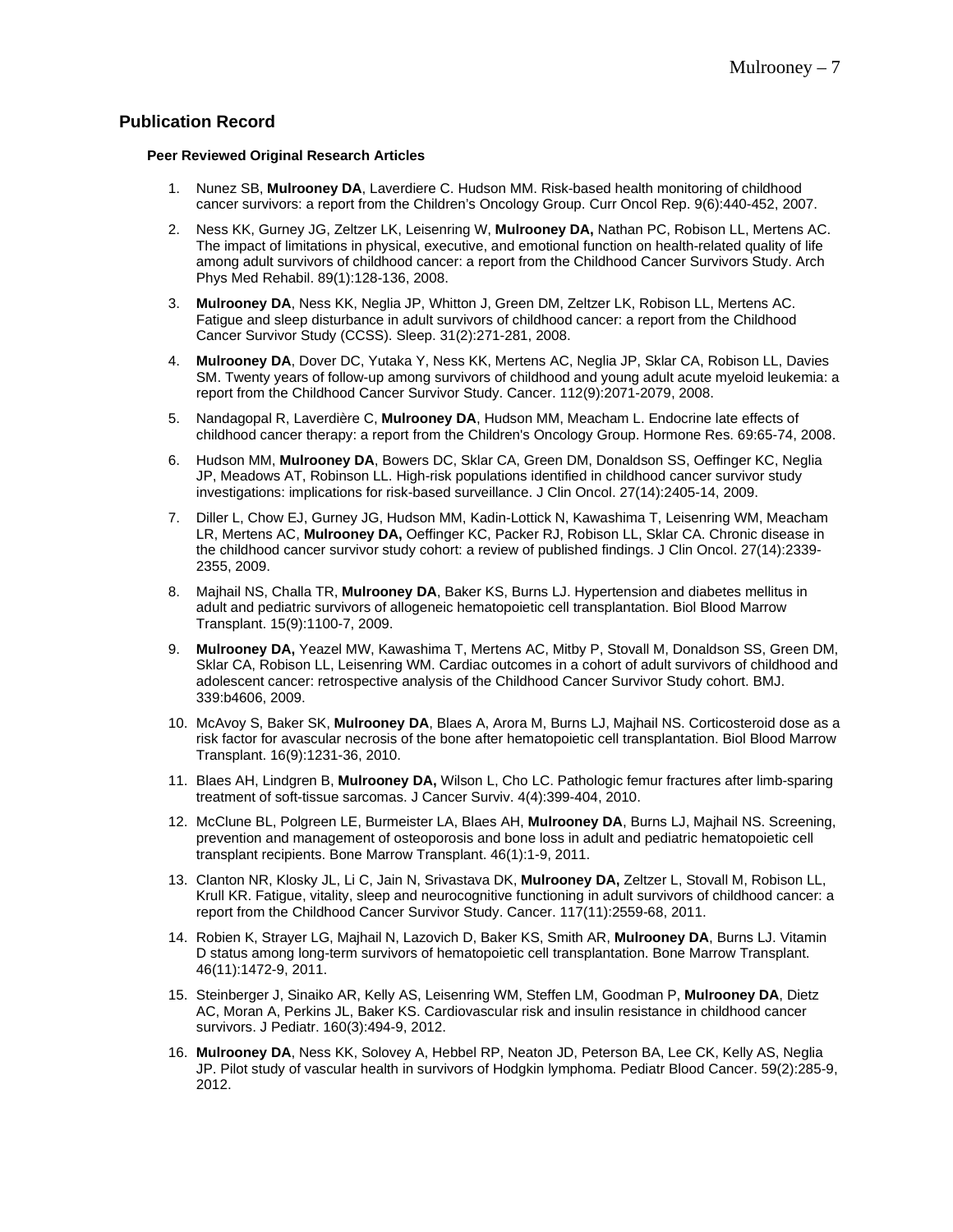- 17. Marina N, Hudson MM, Jones KE, **Mulrooney DA**, Avedian R, Donaldson SS, Popat R, West DW, Fisher P, Leisenring W, Stovall M, Robison LL, Ness KK. Changes in health status among aging survivors of pediatric upper and lower extremity sarcoma: a report from the Childhood Cancer Survivor Study (CCSS). Arch Phys Med Rehabil. 94(6):1062-73, 2013.
- 18. Hoffman M, **Mulrooney DA** [\*Co-First Author], Steinberger J, Lee J, Baker KS, Ness KK. Deficits of physical function among young childhood cancer survivors. J Clin Oncol. 31(22):2799-805, 2013.
- 19. Hudson MM, Ness KK, Gurney JG, **Mulrooney DA**, Chemaitilly W, Krull KR, Green DM, Armstrong GT, Nottage KA, Jones KE, Sklar CA, Srivastava DK, Robison LL. Clinical ascertainment of health outcomes among adults treated for childhood cancer. JAMA. 309(22):2371-81, 2013.
- 20. **Mulrooney DA,** Ness KK, Huang S, Solovey A, Hebbel RP, Neaton JD, Clohisy DR, Kelly AS, Neglia JP. Pilot study of vascular health in survivors of osteosarcoma. Pediatr Blood Cancer. 60(10):1703-8, 2013.
- 21. Armstrong GT, Oeffinger KC, Chen Y, Kawashima T, Yasui Y, Leisenring W, Stovall M, Chow EJ, Sklar CA, **Mulrooney DA**, Mertens AC, Border W, Durand JB, Robison LL, Meacham LR. Modifiable risk factors and major cardiac events among adult survivors of childhood cancer. J Clin Oncol. 31(29):3673- 80, 2013.
- 22. Ness KK, Krull KR, Jones KE, **Mulrooney DA**, Armstrong GT, Green DM, Chemaitilly W, Smith WA, Wilson CL, Sklar CA, Shelton K, Srivastava DK, Ali S, Robison LL, Hudson MM. Physiologic frailty as a sign of accelerated aging among adult survivors of childhood cancer: a report from the St. Jude Lifetime Cohort Study. J Clin Oncol. 31(36):4496-503, 2013.
- 23. Dietz AC, Sivanandam S, Konety S, Kaufman C, Gage R, Kelly A, Neglia J, **Mulrooney DA.** Evaluation of traditional and novel measures of cardiac function to detect anthracycline induced cardiotoxicity in survivors of childhood cancer. J of Cancer Surviv. 8(2):183-9, 2014.
- 24. Smith WA, Li C, Nottage K, **Mulrooney DA**, Armstrong GT, Lanctot JQ, Chemaitilly W, Laver JH, Srivastava DK, Robison LL, Ness KK. Lifestyle and metabolic syndrome in adult survivors of childhood cancer: a report from the St. Jude Lifetime Cohort Study. Cancer. 120(17):2742-50, 2014.
- 25. **Mulrooney DA**, Nunnery S, Armstrong GT, Ness KK, Srivastava DK, Donovan D, Kurt BA, Metzger ML, Krasin MJ, Joshi V, Duran JB, Robison LL, Hudson MM, Flamm SD. Coronary artery disease detected by coronary computed tomographic angiography in adult survivors of childhood Hodgkin lymphoma. Cancer. 120(22):3536-44, 2014.
- 26. Blair CK, Kelly AS, Steinberger J, Eberly LE, Napurski C, Robien K, Neglia JP, **Mulrooney DA**, Ross JA. Feasibility and preliminary efficacy of the effects of flavonoid-rich purple grape juice on the vascular health of childhood cancer survivors: a randomized controlled crossover trial. Pediatr Blood Cancer. 61(12):2290-6, 2014.
- 27. Chow EJ, Chen Y, Kremer LC, Breslow NE, Hudson MM, Armstrong GT, Border WL, Feijen EAM, Green DM, Meacham LR, Meeske KA, **Mulrooney DA**, Ness KK, Oeffinger KC, Sklar CA, Stovall M, Van der Pal HJ, Weathers RE, Robison LL, Yasui Y. Individual prediction of heart failure among childhood cancer survivors. J Clin Oncol. 33(5):394-402, 2015.
- 28. Hudson MM, Oeffinger KC, Jones KE, Brinkman TM, Krull KR, **Mulrooney DA**, Mertens AC, Castellino SM, Casillas JN, Gurney JG, Nathan PC, Leisenring WM, Robison LL, Ness KK. Age-dependent changes in health status in the Childhood Cancer Survivor Cohort. J Clin Oncol. 33(5):479-91, 2015.
- 29. Ness KK, DeLany JP, Kaste SC, **Mulrooney DA**, Pui CH, Chemaitilly W, Karlage RE, Lanctot J, Howell CR , Lu L, Srivastava DK, Robison LL, Hudson MM. Energy balance and fitness in adult survivors of childhood acute lymphoblastic leukemia. Blood. 125(22):3411-9, 2015.
- 30. Armstrong GT, Joshi VM, Ness KK, Marwick TH, Zhang N, Srivastava DK, Griffin B, Grimm R, Thomas JT, Phelan D, Collier P, Krull K, **Mulrooney DA**, Green DM, Hudson MM, Robison LL, Plana JC. Comprehensive echocardiographic detection of treatment-related cardiac dysfunction in adult survivors of childhood cancer: results from the St. Jude Lifetime Cohort Study. J Am Coll Cardiol. 65(23):2511- 22, 2015.
- 31. Schempp A, Lee J, Kearney S, **Mulrooney DA**, Smith AR. Iron overload in survivors of childhood cancer. J Pediatr Hematol Oncol. 38(1):27-31, 2015.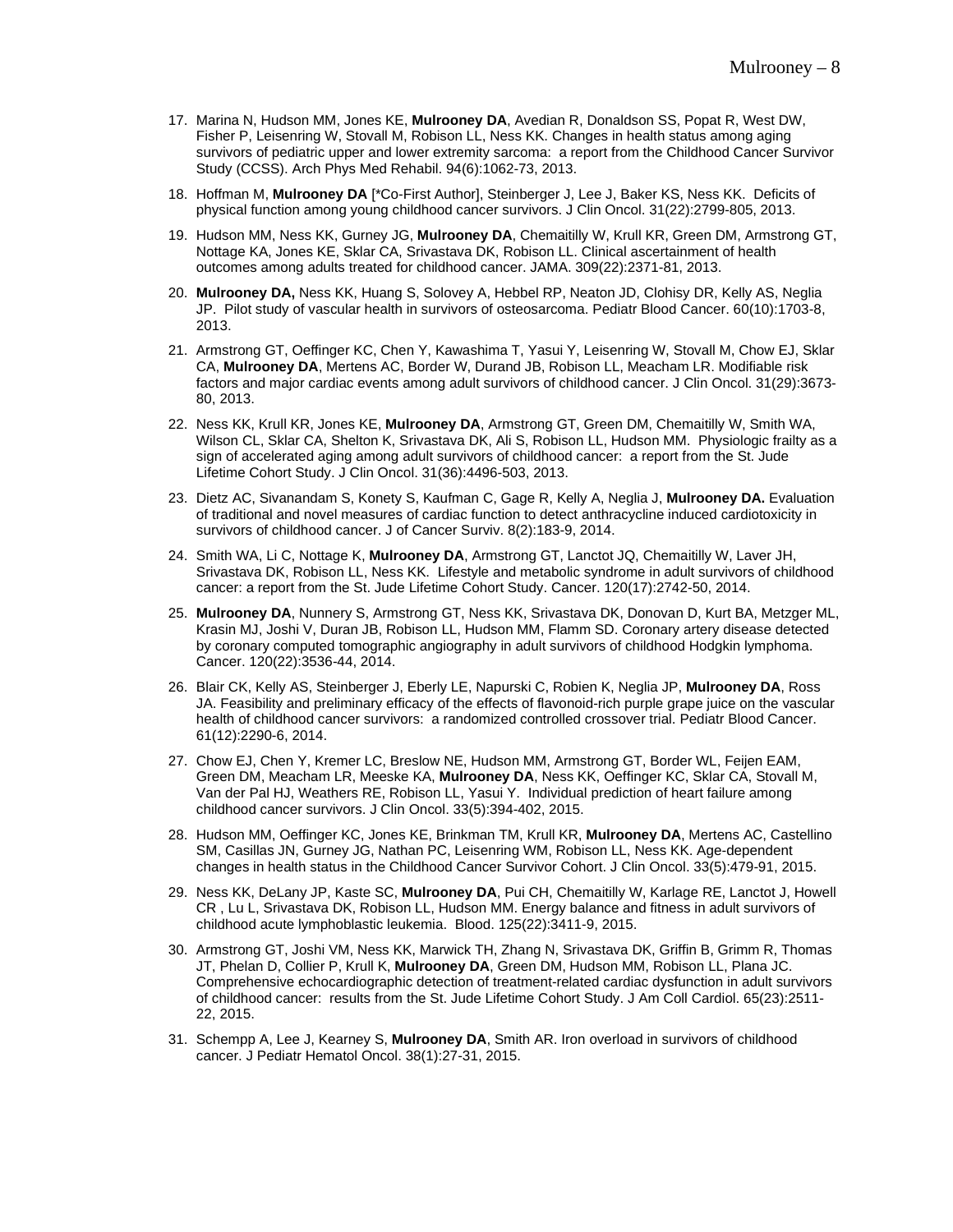- 32. Edelmann MN, Daryani VM, Bishop MW, Liu W, Brinkman TM, Stewart CF, **Mulrooney DA**, Kimberg C, Ness KK, Cheung YT, Srivastava DK, Robison LL, Hudson MM, Krull KR. Neurocognitive and patientreported outcomes in adult survivors of childhood osteosarcoma. JAMA Oncol. 2(2):201-8, 2015.
- 33. **Mulrooney DA**, Armstrong GT, Huang S, Ness KK, Ehrhardt MJ, Joshi VM, Plana JC, Soliman EZ, Green DM, Srivastava DK, Santucci A, Krasin MJ, Robison LL, Hudson MM. Cardiac outcomes in adult survivors of childhood cancer exposed to cardiotoxic therapy: a cross-sectional study from the St. Jude Lifetime Cohort. Ann Intern Med. 164(2):93-101, 2016.
- 34. Hines MR, **Mulrooney DA**, Hudson MM, Ness KK, Green DM, Howard SC, Krasin M, Metzger ML. Pregnancy-associated cardiomyopathy in survivors of childhood cancer. J Cancer Surviv; 10(1):113-21, 2016.
- 35. Chow E, Anderson L, Baker KS, Bhatia S, Guilcher GMT, Huang JT, Pelletier W, Perkins JL, Rivard LS, Schechter T, Shah AJ, Wilson KD, Wong K, Grewal S, Armenian S, Meacham LR, **Mulrooney DA**, Castellino SM. Late effects surveillance recommendations among survivors of childhood hematopoietic cell transplantation: a Children's Oncology Group report. Biol Blood Marrow Transplant. 22(5):782-95, 2016.
- 36. Boland AM, Gibson TN, Lu L, Kaste SC, DeLany JP, Partin RE, Lanctot JQ, Howell CR, Nelson HH, Chemaitilly W, Pui CH, Robison LL, **Mulrooney DA**, Hudson MM, Ness KK. Dietary protein intake and lean mass in survivors of childhood acute lymphoblastic leukemia: a report from the St. Jude Lifetime Cohort Study. Phys Ther. 96(7):1029-38, 2016.
- 37. Mogil RJ, Kaste SC, Ferry RJ, Hudson MM, **Mulrooney DA**, Howell CR, Partin RE, Srivastava DK, Robison LL, Ness KK. Effect of low-magnitude, high-frequency mechanical stimulation on BMD among young childhood cancer survivors: a randomized clinical trial. JAMA Oncol. 34(14):1570-2, 2016.
- 38. Cheung YT, Edelmann MN, **Mulrooney DA**, Green DM, Chemaitilly W, John N, Robison LL, Hudson MM, Krull KR. Uric acid and neurocognitive function in survivors of childhood acute lymphoblastic leukemia treated with chemotherapy only. Cancer Epidemiol Biomarkers Prev. 25(8):1259-67, 2016.
- 39. Ehrhardt MJ, Bhakta N, Liu Q, Yasui Y, Krasin MJ, **Mulrooney DA**, Hudson MM, Robison LL, Absence of basal cell carcinoma in irradiated childhood cancer survivors of black race: a report from the St. Jude Lifetime Cohort Study. Cancer Epidemiol Biomarkers Prev. 25(9):1356-60, 2016.
- 40. Green DM, Zhu L, Wang M, Ness KK, Krasin MJ, Bhakta NH, McCarville MB, Srinivasan S, Stokes DC, Srivastava D, Ojha R, Shelton K, Pui CH, Armstrong GT, **Mulrooney DA**, Metzger M, Spunt SL, Navid F, Davidoff AM, Rao BN, Robison LL, Hudson MM. Pulmonary function after treatment for childhood cancer: A report from the St. Jude Lifetime Cohort Study (SJLIFE). Ann Am Thorac Soc. 13(9):1575-85, 2016.
- 41. Dietz AC, Chen Y, Yasui Y, Ness KK, Hagood JS, Chow EJ, Stovall M, Neglia JP, Oeffinger KC, Mertens AC, Robison LL, Armstrong GT, **Mulrooney DA**. Risk and impact of pulmonary complications in survivors of childhood cancer: A report from the Childhood Cancer Survivor Study (CCSS). Cancer. 122(23):3687-3696, 2016.
- 42. Fernandez-Pineda I, Hudson MM, Pappo AS, Bishop MW, Klosky JL, Brinkman TM, Srivastava DK, Neel MD, Rao BN, Davidoff AM, Krull KR, **Mulrooney DA**, Robison LL, Ness KK. Long-term functional outcomes and quality of life in adult survivors of childhood extremity sarcomas: a report from the St. Jude Lifetime Cohort Study. J Cancer Surviv. 11(1):1-12, 2017.
- 43. Ehrhardt MJ, Sandlund JT, Zhang N, Ness KK, Chemaitilly W, Krull KR, Brinkman TM, Crom DB, Kun LE, Kaste SC, Armstrong GT, Green DM, Srivastava DK, Robison LL, Hudson MM, **Mulrooney DA**. Late outcomes among adult survivors of childhood non-Hodgkin lymphoma (NHL): a report from the St. Jude Lifetime (SJLIFE) Cohort Study. Pediatr Blood Cancer. 64(6):10.1002/pbc.26338, 2017.
- 44. Cheung YT, Chemaitilly W, **Mulrooney DA**, Brinkman TM, Liu W, Banerjee P, Srivastava D, Pui C, Robison LL, Hudson MM, Krull KR. Association between dehydroepiandrosterone-sulfate and attention in long-term survivors of childhood acute lymphoblastic leukemia treated with only chemotherapy. Psychoneuroendocrinology. 76:114-118, 2017.
- 45.Hudson MM, Ehrhardt MJ, Bhakta N, Baassiri M, Chemaitilly W, Green DM, **Mulrooney DA**, Armstrong GT, Brinkman TM, Klosky JL, Krull KR, Sabin ND, Wilson CL, Huang I, Bass JK, Hale K, Kaste S, Khan RB, Srivastava DK, Yasui Y, Joshi VM, Srinivasan S, Stokes D, Hoehn ME, Wilson M, Ness KK, Robison LL. Approach for classification and severity-grading of long-term and late-onset health events among childhood cancer survivors in the St. Jude Lifetime Cohort. Cancer Epidemiol Biomarkers Prev, 26(5):666-674, 2017.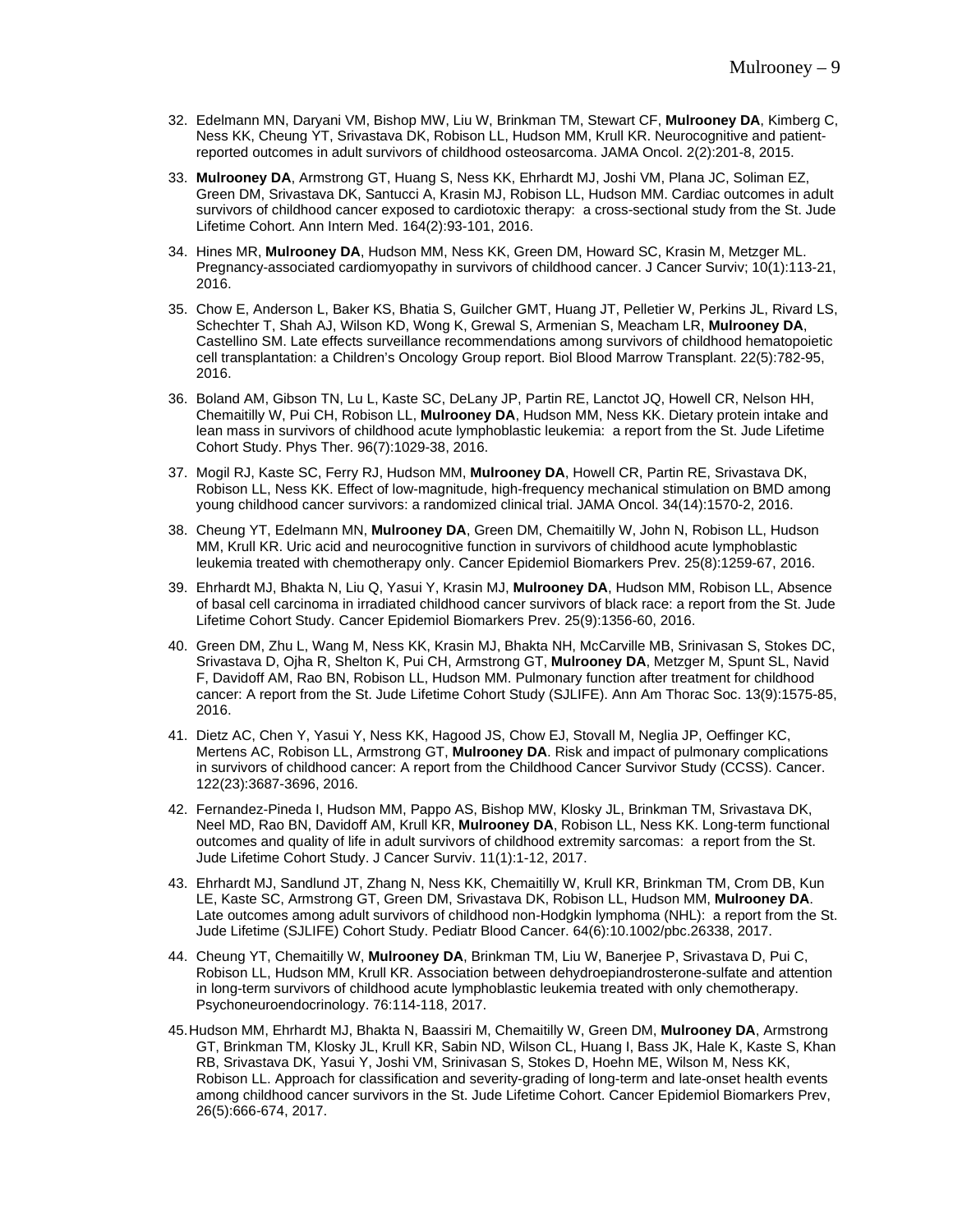- 46. Cheung YT, Brinkman TM, **Mulrooney DA**, Yasmin M, Wei L, Banerjee P, Panoskaltsis-Mortari A, Srivastava D, Pui CH, Robison LL, Hudson MM, Krull KR. Impact of sleep, fatigue and systemic inflammation of neurocognitive and behavioral outcomes in long-term survivors of childhood acute lymphoblastic leukemia. Cancer. 123(17):3410-3419, 2017.
- 47. **Mulrooney DA**, Soliman EZ, Armstrong GT, Joshi VM, Green DM, Srivastava DK, Krasin MT, Luepker RV, Robison LL, Hudson MM, Ness KK. Electrocardiographic abnormalities in aging survivors of childhood cancer: a report from the St. Jude Lifetime (SJLIFE) Cohort Study. Am Heart J. 189:19-27, 2017.
- 48. Bhakta N, Liu Q, Ness KK, Baassiri M, Eissa H, Yeo F, Chemaitilly W, Ehrhardt MJ, Bass J, Bishop MW, Shelton KC, Lu L, Huang S, Li Z, Caron E, Lanctot J, Howell C, Folse T, Joshi V, Green DM, **Mulrooney DA**, Armstrong GT, Krull KR, Brinkman TM, Khan RB, Srivastava DK, Hudson MM, Yasui Y, Robison LL. The cumulative burden of chronic disease in adult survivors of childhood cancer: the St. Jude Lifetime (SJLIFE) Cohort. Lancet. 9;390(10112):2569-2582, 2017.
- 49. Armstrong GT, Tolle JJ, Piana R, Santucci A, Leathers J, Ness KK, **Mulrooney DA**, Green DM, Joshi VM, Robison LL, Hudson MM, Lenihan D. Exercise right heart catheterization for pulmonary hypertension identified on screening echocardiography in adult survivors of childhood cancer: a report from the St. Jude Lifetime Cohort. Pediatr Blood Cancer. Jan;65(1):10.1002, 2017.
- 50. Gibson TM, Li Z, Green DM, Armstrong GT, **Mulrooney DA**, Srivastava D, Bhakta N, Ness KK, Hudson MM, Robison LL. Blood pressure status in adult survivors of childhood cancer: a report from the St. Jude Lifetime Cohort. Cancer Epidemiol Biomarkers Prev. 26(12):1705-1713, 2017.
- 51. Eissa HM, Lu L, Baassiri M, Bhakta N, Ehrhardt MJ, Triplett BM, Green DM, **Mulrooney DA**, Robison LL, Hudson MM, Ness KK. Chronic disease burden and frailty in survivors of childhood HSCT: a report from the St. Jude Lifetime Cohort Study. Blood Adv. 7:1(24):2243-2246, 2017.
- 52. Ehrhardt MJ, **Mulrooney DA**, Li C, Baassiri MJ, Bjornard K, Sandlund JT, Brinkman TM, Huang I, Srivastava DK, Ness KK, Robison LL, Hudson MM, Krull KR. Neurocognitive, psychosocial, and quality of life outcomes in adult survivors of childhood non-Hodgkin lymphoma. Cancer. 15;124(2):417-425, 2018.
- 53. Chow EJ, Chen Y, Hudson MM, Feijen ELAM, Kremer LC, Border WL, Green DM, Meacham LR, **Mulrooney DA**, Ness KK, Oeffinger KC, Ronckers CM, Sklar CA, Stovall M, vander Pal HJ, van Dijk, IWEM, van Leeuwen FE, Weathers RE, Robison LL, Armstrong GT, Yasui Y. Prediction of ischemic heart disease and stroke among childhood cancer survivors. J Clin Oncol. 36(1):44-52, 2018.
- 54. Koh K, Sunkara A, Kang G, Sooter A, **Mulrooney DA**, Triplett B, Onder A, Bissler J, Cunningham LC. Acute kidney injury in pediatric patients receiving allogeneic hematopoietic cell transplantation: incident, risk factors, and outcomes. Biol Blood Marrow Transplant. 24(4);758-764, 2018
- 55. Armenian SH, Armstrong GT, Aune G, Chow EJ, Ehrhardt MJ, Ky B, Moslehi J, **Mulrooney DA**, Nathan PC, Ryan TD, van der Pal HJ, van Dalen EC, Kremer LC. Cardiovascular disease in survivors of childhood cancer: insights into epidemiology, pathophysiology, and prevention. J Clin Oncol. 36(21); 2135-2144, 2018.
- 56. Blaes AH, **Mulrooney DA**, Vogel RI, Solovey A, Hebbel R, Peterson BA, Neglia J, Biewen C, Konety S, Duprez D. Arterial elasticity at a risk factor for early cardiovascular disease among testicular cancer survivors treated with platinum-based chemotherapy: across-sectional pilot study. Vasc Health Risk Manag. 10;14:205-211, 2018.
- 57. Dixon SB, Bjornard KL, Alberts NM, Armstrong GT, Brinkman TM, Chemaitilly W, Ehrhardt MJ, Fernandez-Pineda I, Force LM, Gibson TM, Green DM, Howell CR, Kaste SC, Kirchohoff AC, Klosky JL, Krull KR, Lucas JT, **Mulrooney DA**, Ness KK, Wilson CL, Yasui Y, Robison LL, Hudson MM. Factors influencing risk-based care of the childhood cancer survivor in the 21<sup>st</sup> century. CA Cancer J Clin. 68(2):133-152, 2018.
- 58. Wilson CL, Howell CR, Partin RE, Lu L, Kaste SC, **Mulrooney DA**, Pui CH, Lanctot JQ, Srivastava DK, Robison LL, Hudson MM, Ness KK. Influence of fitness on health status among survivors of acute lymphoblastic leukemia. Pediatr Blood Cancer. 65(11), 2018.
- 59. Wogksch MD, Howell CR, Wilson CL, Partin RE, Ehrhardt MJ, Krull KR, Brinkman TM, **Mulrooney DA**, Hudson MM, Robison LL, Ness KK. Physical fitness in survivors of childhood Hodgkin Lymphoma: a report from the St. Jude Lifetime Cohort. [Pediatr Blood Cancer.](https://www.ncbi.nlm.nih.gov/pubmed/?term=wogksch) 66(3), 2018.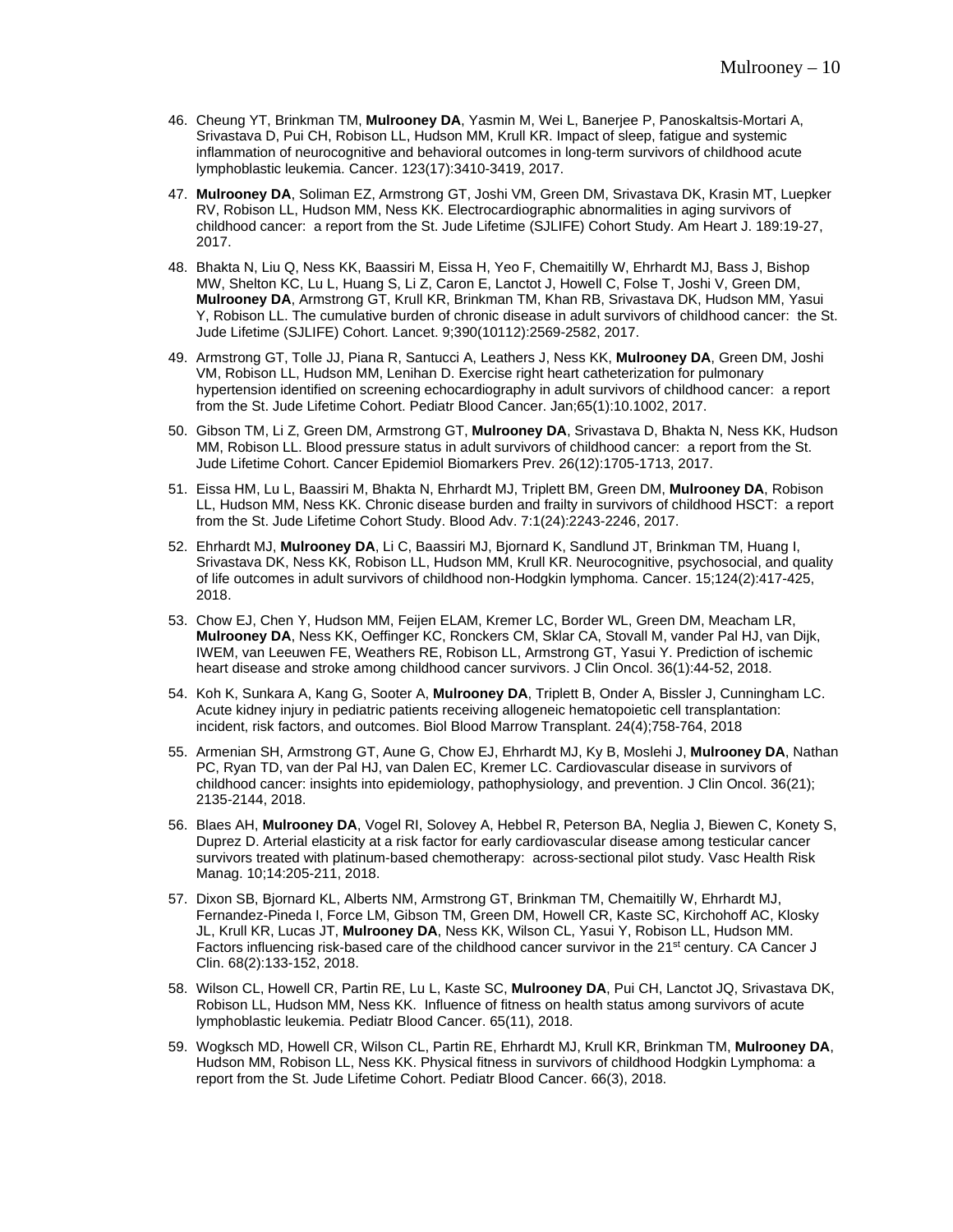- 60. Chow EJ, Leger KJ, Bhatt NS, **Mulrooney DA,** Ross C**,** Aggarwal S, Bansal N, Ehrhardt M, Armenian SH, Scott JM, Hong B. Pediatric Cardio- Oncology: epidemiology, screening, prevention and treatment. Cardiovascular Research. 115(5):922-934, 2019.
- 61. Bates JE, Howell RM, Lui Q, Yutaka Y, **Mulrooney DA**, Dhakal, S, Smith SA, Leisenring, WM, Indelicato DJ, Gibson TM, Armstrong GT, Oeffinger KC, Constine LS. Therapy-Related Cardiac Risk in Childhood Cancer Survivors: an Analysis of the Childhood Cancer Survivor Study. J Clin Oncol. 37(13):1090-1101, 2019.
- 62. Daniel LC, Wang M, **Mulrooney DA**, Srivastava D, Schwartz LA, Edelstein K, Brinkman TM, Zhou ES, Howell RM, Gibson TM, Leisenring W, Oeffinger KC, Neglia J, Robinson LL, Armstrong GT, Krull KR. Sleep behaviors and patterns and their associations with health outcomes in adult survivors of childhood cancers: a report from the Childhood Cancer Survivor Study. Psycho-Oncol 28(4):903-912, 2019.
- 63. **Mulrooney DA**, Hyun G, Ness KK, Bhakta N, Pui CH, Ehrhardt, MJ, Krull KR, Crom DB, Chemaitilly W, Srivastava DK, Relling MV, Jeha S, Green DM, Yasui Y, Robison LL, Hudson MM. The Changing Burden of Late Health Outcomes in Adult Survivors of Childhood Acute Lymphoblastic Leukemia: a report from the St. Jude Lifetime Cohort Study. Lancet Haematology. Jun;6(6):e306-e316, 2019.
- 64. Ehrhardt MJ, Howell CR, Hale K, Baassiri MJ, Rodriguez C, Wilson CL, Joshi SS, Lemond TC, Shope S, Howell RM, Wang Z, Srivastava D, **Mulrooney DA**, Zhang J, Robison LL, Ness KK, Hudson MM. Subsequent Breast Cancer in Female Childhood Cancer Survivors in the St. Jude Lifetime Cohort Study (SJLIFE). J Clin Oncol 37(19):1647-1656, 2019.
- 65. Ehrhardt MJ, Chen Y, Sandlund JT, Bluhm EC, Hayashi RJ, Becktell K, Leisenring WM, Metzger ML, Ness KK, Krull KR, Oeffinger KC, Gibson TM, Cairo MS, Gross TG, Robison LL, Armstrong GT, Yasui Y, Hudson MM, **Mulrooney DA.** Late health outcomes after contemporary Lymphome Malin de Burkitt therapy for mature B-cell non-Hodgkin lymphoma: a report from the Childhood Cancer Survivor Study. J Clin Oncol 37(28):2556-2570, 2019.
- 66. Dietz AC, Seidel K, Leisenring WM**, Mulrooney DA**, Tersak JM, Glick RD, Burnweit CA, Green DM, Diller LR, Smith SA, Howell RM, Stovall M, Armstrong GT, Oeffinger KC, Robison LL, Termuhlen AM. Solid organ transplantation after treatment for childhood cancer: a report from Childhood Cancer Survivor Study. Lancet Oncol. 20(10):1420-1431, 2019.
- 67. Tonning Olsson I, Brinkman TM, Hyun G, Banerjee P, **Mulrooney DA**, Huang IC, Green DM, Srivastava DK, Robison LL, Hudson MM, Krull KR. Neurocognitive outcomes in long-term survivors of Wilms tumor: a report from St. Jude Lifetime Cohort. J Cancer Surviv. 13(4):570-579, 2019.
- 68. Williams HE, Howell CR, Chemaitilly W, Wilson CL, Karol SE, Nolan V, Smeltzer MP, Green DM, Ehrhardt MJ, **Mulrooney DA**, Pui CH, Hudson MM, Robison LL, Ness KK. Diabetes mellitus among adult survivors of childhood acute lymphoblastic leukemia: a report from the St. Jude Lifetime Cohort Study. Cancer. 126(4):870-878, 2020.
- 69. Sapkota Y, Cheung YT, Moon W, Shelton K, Wilson CL, Wang Z, **Mulrooney DA**, Pui CH, Robison LL, Reddick WE, Hudson MM, Krull KR, Yasui Y. Whole-Genome Sequencing of Childhood Cancer Survivors Treated with Cranial Radiation Therapy Identifies 5p15.33 Locus for Stroke: a teport from the St. Jude Lifetime Cohort Study. Clin Cancer Res. 25(22):6700-6708, 2019.
- 70. Phillips NS, Cheung YT, Glass JO, Scoggins MA, Lui W, Ogg RJ, **Mulrooney DA**, Pui CH, Robison LL, Reddick WE, Hudson Mm, Krull KR. Neuroanatomical abnormalities related to dexamethasone exposure in survivors of childhood acute lymphoblastic leukemia. Pediatr Blood Cancer. Mar;67(3):e27968, 2020.
- 71. Tonning Olsson I, Brinkman TM, Wang M, Ehrhardt MJ, Banerjee P, **Mulrooney DA**, Huang IC, Ness KK, Bishop MW, Srivastava DK, Robison LL, Hudson MM, Krull KK. Neurocognitive and psychosocial outcomes in adult survivors of childhood soft tissue sarcoma: a report from the St. Jude Lifetime Cohort. Cancer. Apr 1;126(7):1576-1584, 2020.
- 72. Chen Y, Chow E, Oeffinger KC, Border WL, Leisenring WM, Meacham LR, **Mulrooney DA**, Sklar CA, Stovall M, Robison LL, Armstrong GT, Yasui Y. Traditional cardiovascular risk factors and individual prediction of cardiovascular events in childhood cancer survivors. J Natl Cancer Inst. 2020 Mar 1;112(3):256-265.
- 73. **Mulrooney DA**, Hyun,G, Ness KK, Ehrhardt MJ, Yasui Y, Duprez D, Howell RM, Leisenring WM, Constine LS, Tonorezos E, Gibson TM, Robison LL, Oeffinger KC, Hudson MM, Armstrong GT. Major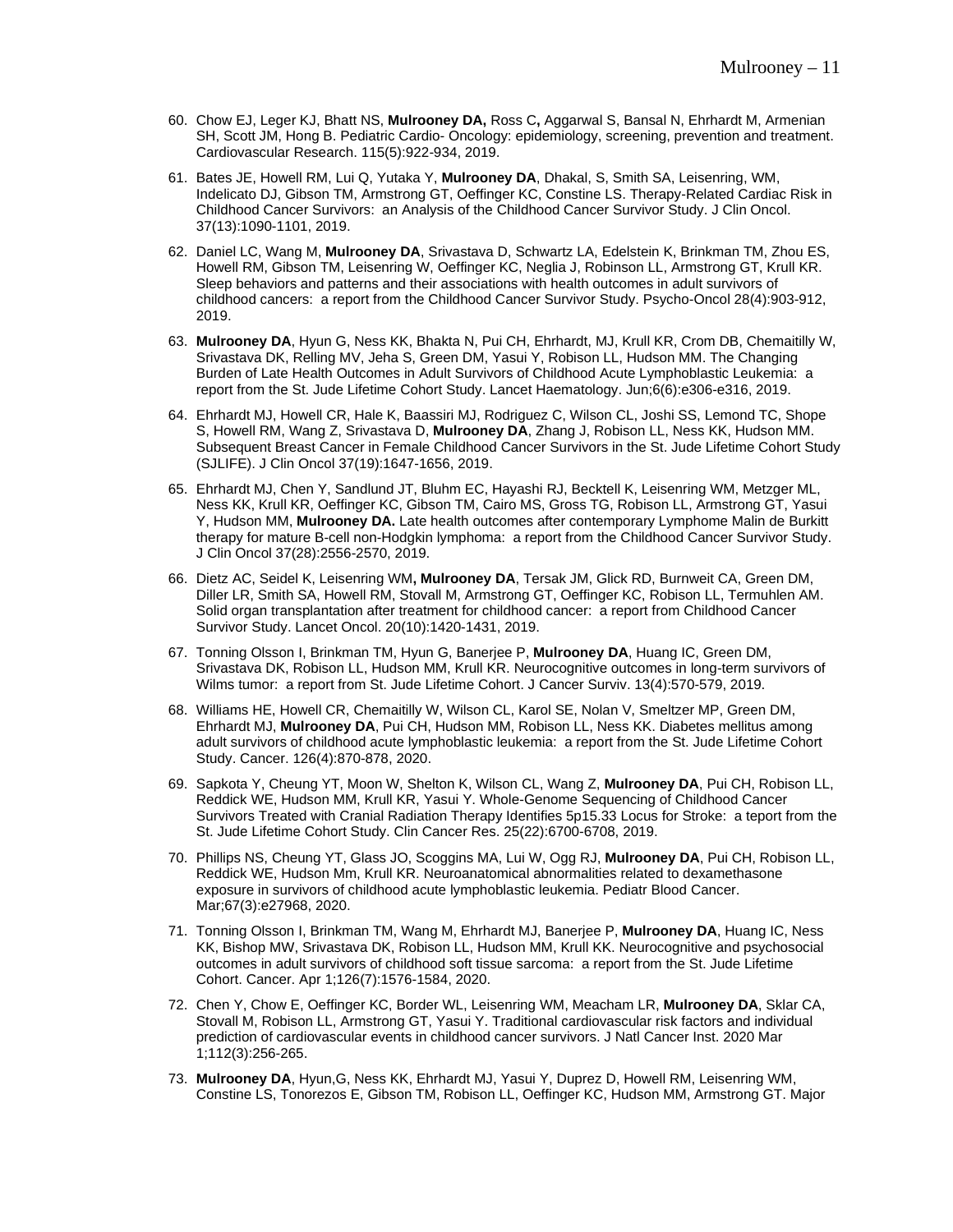Cardiac Events for Adults Survivors of Childhood Cancer diagnosed between 1970 and 1999: a report from the Childhood Cancer Survivor Study (CCSS) BMJ. 2020. Jan 15;368:I6794.

- 74. Bishop MW, Ness KK, Li C, Liu W, Srivastava DK, Chemaitilly W, Krull KR, Green DM, Pappo AS, Robison LL, Hudson MM, **Mulrooney DA**. Cumulative Burden of Chronic Health Conditions in Adult Survivors of Osteosarcoma and Ewing Sarcoma: a report from the St. Jude Lifetime Cohort Study. Cancer Epidemiol Biomarkers Prev.2020 Aug 29(8):1627-1638.
- 75. Karlson CW, Alberts NM, Liu W, Brinkman TM, Annett RD, **Mulrooney DA**, Schulte F, Leisenring WM, Gibson TM, Howell RM, Srivastava D, Oeffinger KC, Robison LL, Armstrong GT, Zeltzer LK, Krull KR. Longitudinal pain and pain interference in long-term survivors of childhood cancer: a report from the Childhood Cancer Survivor Study. Cancer. 2020 Jun 15;126(12):2915-2923.
- 76. Green DM, Wang M, Krasin MJ, Davidoff A, Srivastava DK, Jay D, Ness KK, Shulkin B, Spunt SL, Jones D, Lanctot JQ, Shelton K, Brennan R, **Mulrooney DA**, Ehrhardt MJ, Gibson TM, Kurt BA, Robison LL, Hudson MM. Long-term renal function after treatment for unilateral, non-syndromic Wilms tumor: A report from the St. Jude Lifetime Cohort Study. Pediatr Blood Cancer. 2020 Jul 24;67(10):e28271.
- 77. Christoffersen L, Gibson TM, Pui CH, Joshi VM, Partin RE, Green DM, Lanctot JQ, Howell CR, **Mulrooney DA**, Armstrong GT, Robison LL, Hudson MM, Ness KK. Cardiac autonomic dysfunction in survivors of childhood acute lymphoblastic leukemia: the St. Jude Lifetime Cohort Study. Pediatr Blood Cancer. 2020 Jul;67(7):e28388.
- 78. Krull MR, Howell CR, Partin RE, Lanctot JQ, Phipps S, Klosky JL, Carney G, **Mulrooney DA**, Robison LL, Hudson MM, Ness KK. Protein Supplementation and Resistance Training in Childhood Cancer Survivors. Med Sci Sports Exerc. 2020 Oct;52(10):2069-2077. (online ahead of print)
- 79. Bass JK, Wei L, Banerjee P, Brinkman TM, **Mulrooney DA**, Gajjar A, Pappo AS, Merchant TE, Armstrong GT, Srivastava DK, Robison LL, Hudson MM, Krull KR. Assocation of Hearing Impairment with Neurocognition in Survivors of Childhood Cancer. JAMA Onc. 2020 Sep 1;6(9):1363-1371.
- 80. Sapkota Y, Qin N, Ehrhardt MJ, Wang Z, Wilson CL, Estepp J, Rai P, Hankins J, Burridge PW, Jefferies JL, Zhang J, Hudson MM, Robison LL, Armstrong GT, **Mulrooney DA**, Yasui Y. Genetic variants associated with cardiomyopathy among childhood cancer survivors of African ancestry. Cancer Res. 2020 Dec 7;canres.2675.2020. (online ahead of print)
- 81. Bhatt NE, Baassiri MJ, Liu W, Bhakta N, Chemaitilly W, Ehrhardt MJ, Inaba H, Krull K, Ness KK, Rubnitz JE, Srivastava D, Robison LL, Hudson MM, **Mulrooney DA**. Late Outcomes in Survivors of Childhood Acute Myeloid Leukemia: a report from the St. Jude Lifetime Cohort Study. Leukemia. (in press)
- 82. Williams AM, Cheung YT, Hyun G, Liu W, Ness KK, Ehrhardt MJ, **Mulrooney DA**, Bhakta N, Banerjee P, Brinkman TM, Green DM, Chemaitilly W, Huang I, Srivastava D, Hudson MM, Robison LL, Krull K. Childhood Neurotoxicity and Brain Resilience to Adverse Events During Adulthood. Ann Neurol. 2020 Dec 4. (online ahead of print)
- 83. Green D, Wang M, Krasin M, Srivastava D, Jay DW, Ness KK, Greene W, Lanctot JQ, Shelton KC, Zhu L, **Mulrooney DA**, Ehrhardt MJ, Davidoff AM, Robison LL, Hudson MM. Renal function after treatment for childhood cancer. A report from the St. Jude Lifetime Cohort Study. American Society of Clinical Oncology. 2019 May 26, 37(15 suppl):10048-10048.
- 84. Sapkota Y, Li N, Pierzynski J, Mulrooney DA, Ness KK, Morton LM, Michael JR, Zhang J, Bhatia S, Armstrong GT, Hudson MM, Robison LL, Yasui Y. Contribution of polygenic risk to hypertension among long-term survivors of childhood cancer. JACC CardioOncol 2021. (in press)
- 85. Bass JK, Wei L, Banerjee P, Brinkman TM, **Mulrooney DA**, Gajjar A, Pappo AS, Merchant TE, Armstrong GT, Srivastava DK, Robison LL, Hudson MM, Krull KR. Association of Hearing Impairment with Neurocognition in Survivors of Childhood Cancer. *JAMA Oncol* Sep 1;6(9):1363-71, 2020.
- 86. Hudson MM, **Mulrooney DA**, Bowers DC, Sklar CA, Green DM, Donaldson SS, Oeffinger KC, Neglia JP, Meadows AT, Robinson LL. High-risk populations identified in childhood cancer survivor study investigations: implications for risk-based surveillance. *J Clin Oncol* May;27(14):2405-14, 2009.
- 87. **Mulrooney DA**, Armstrong GT, Huang S, Ness KK, Ehrhardt MJ, Joshi VM, Plana JC, Soliman EZ, Green DM, Srivastava DK, Santucci A, Krasin MJ, Robison LL, Hudson MM. Cardiac Outcomes in Adult Survivors of Childhood Cancer Exposed to Cardiotoxic Therapy: A Cross-Sectional study. *Ann Intern Med Jan;*164(2):93-101, 2016.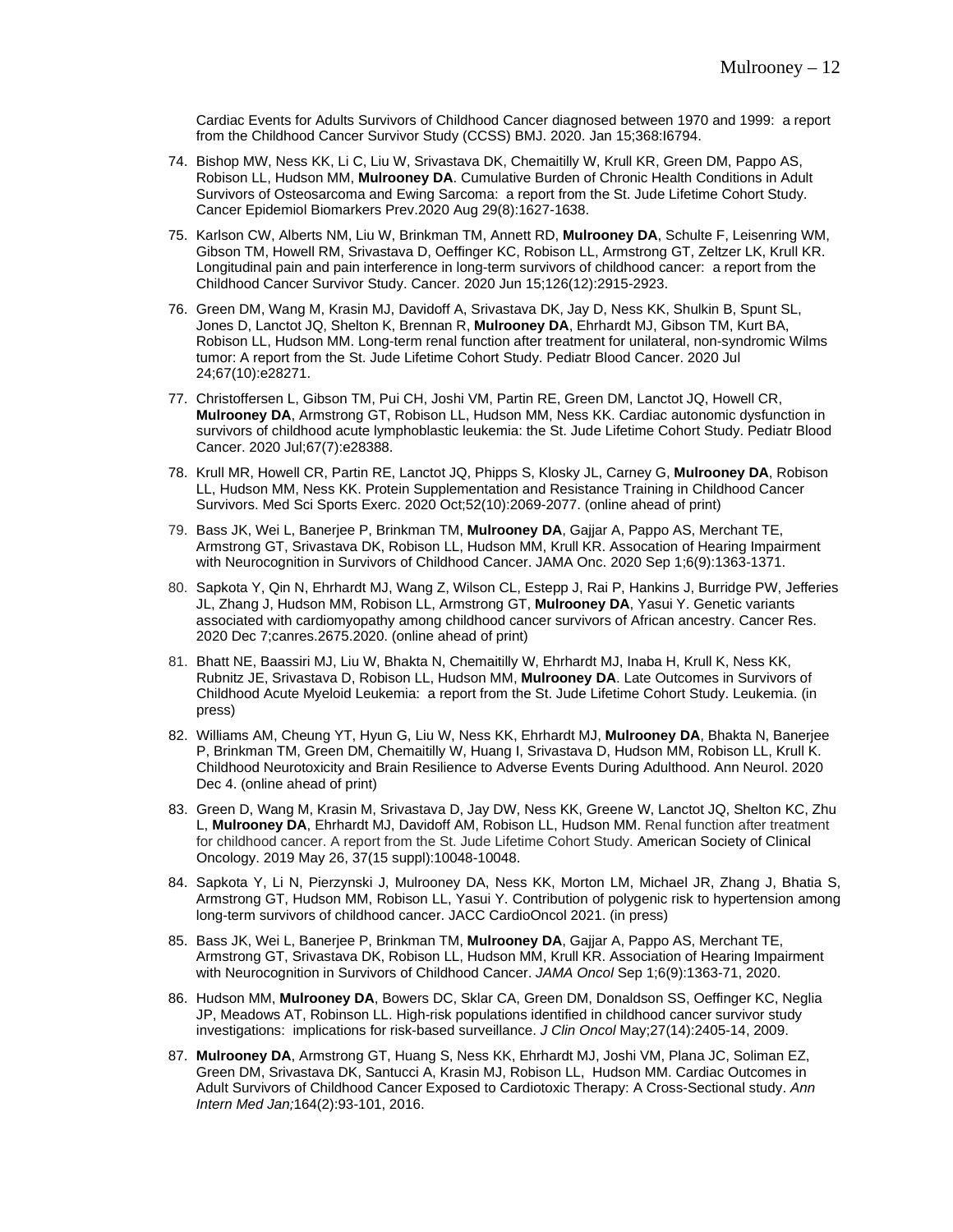- 88. **Mulrooney DA**, Duprez D. Caring for cancer survivors: more than just checking the blood pressure and measuring the ejection fraction. *Future Cardiol* Jul;11(4):371-75, 2015.
- 89. Marina N, Hudson MM, Jones KE, **Mulrooney DA**, Avedian R, Donaldson SS, Popat R, West DW, Fisher P, Leisenring W, Stovall M, Robison LL, Ness KK. Changes in health status among aging survivors of pediatric upper and lower extremity sarcoma: a report from the childhood cancer survivor study (CCSS). *Arch Phys Med Rehabil* Jun;94(6):1062-73, 2013.

90.

#### **Reviews and Conference Proceedings:**

- 1. **Mulrooney DA**, Neglia JP, Hudson MM. Caring for adult survivors of childhood cancer. Curr Treat Options Oncol. 9(1):51-66, 2008.
- 2. **Mulrooney DA**, Blaes AH, Duprez D. Vascular injury in cancer survivors. J Cardiovasc Transl Res. 5(3):287-296, 2012.

#### **Editorials and Commentaries:**

- 1. Dietz, AC, **Mulrooney DA**. Life beyond the disease: relationships, parenting, and quality of life among survivors of childhood cancer. Haematologica. 96(5):643-645, 2011.
- 2. Ehrhardt MJ, **Mulrooney DA**. Metabolic syndrome in adult survivors of childhood cancer: the intersection of oncology, endocrinology, and cardiology. Lancet Diabetes Endocrinol. 3(7):494-6, 2015.
- 3. **Mulrooney DA**, Duprez D. Caring for cancer survivors more than just checking the blood pressure and measuring the ejection fraction. Future Cardiol. 11(4):371-5, 2015.
- 4. Baassiri MJ, **Mulrooney DA**. At the heart of adolescent and young adult cancer survivorship. J Clin Oncol. 34(14):1570-2, 2016.
- 5. **Mulrooney DA**. Breast cancer following childhood cancer more to the story than we thought. Transl Cancer Res;5 (Suppl 4):S903-S906, 2016.

#### **Case reports**

- 1. **Mulrooney DA**, Carpenter B, Georgieff M, Angel C, Hunter D, Foker J, Steiner M. Hepatic mesenchymal hamartoma in a neonate: a case report and review of the literature. J Pediatr Hematol Oncol. 2(5):316-317, 2001.
- 2. **Mulrooney DA**, Davies SM, Walk D, Charnas LR. Late occurrence of chronic immune-mediated axonal polyneuropathy following bone marrow transplant for juvenile-onset alpha-mannosidosis. Bone Marrow Transplant. 32(9):953-955, 2003.

#### **Abstracts**

#### **Oral Presentations**

- 1. **Mulrooney DA,** Mertens AC, Neglia JP, Green DM, Zeltzer L, Robison LL. Fatigue and sleep in survivors of childhood cancer: a report from the Childhood Cancer Survivor Study (CCSS). 15<sup>th</sup> Annual Mayo Clinic Hematology/Oncology Reviews, 2005.
- 2. **Mulrooney DA**, Dover DC, Yasui Y, Ness K, Mertens AC, Neglia JP, Sklar CA, Robison LL, Davies, SM. Twenty years of follow-up among survivors of childhood and young adult acute myeloid leukemia (AML): a report from the Childhood Cancer Survivor Study (CCSS). Proceeding of the American Society of Hematology Vol 108:11 #560, 2006.
- 3. Baker KS, Mitby P, Steffen L, Gurney J, **Mulrooney DA**, Parekh D, Dengel D, Sinaiko A, Moran A, Steinberger J, Petryk A. Growth hormone deficiency is associated with metabolic syndrome in survivors of childhood cancer who received hematopoietic cell transplant (HCT). 10<sup>th</sup> International Conference on Long-Term Complications of Treatment of Children and Adolescents for Cancer, June 2008.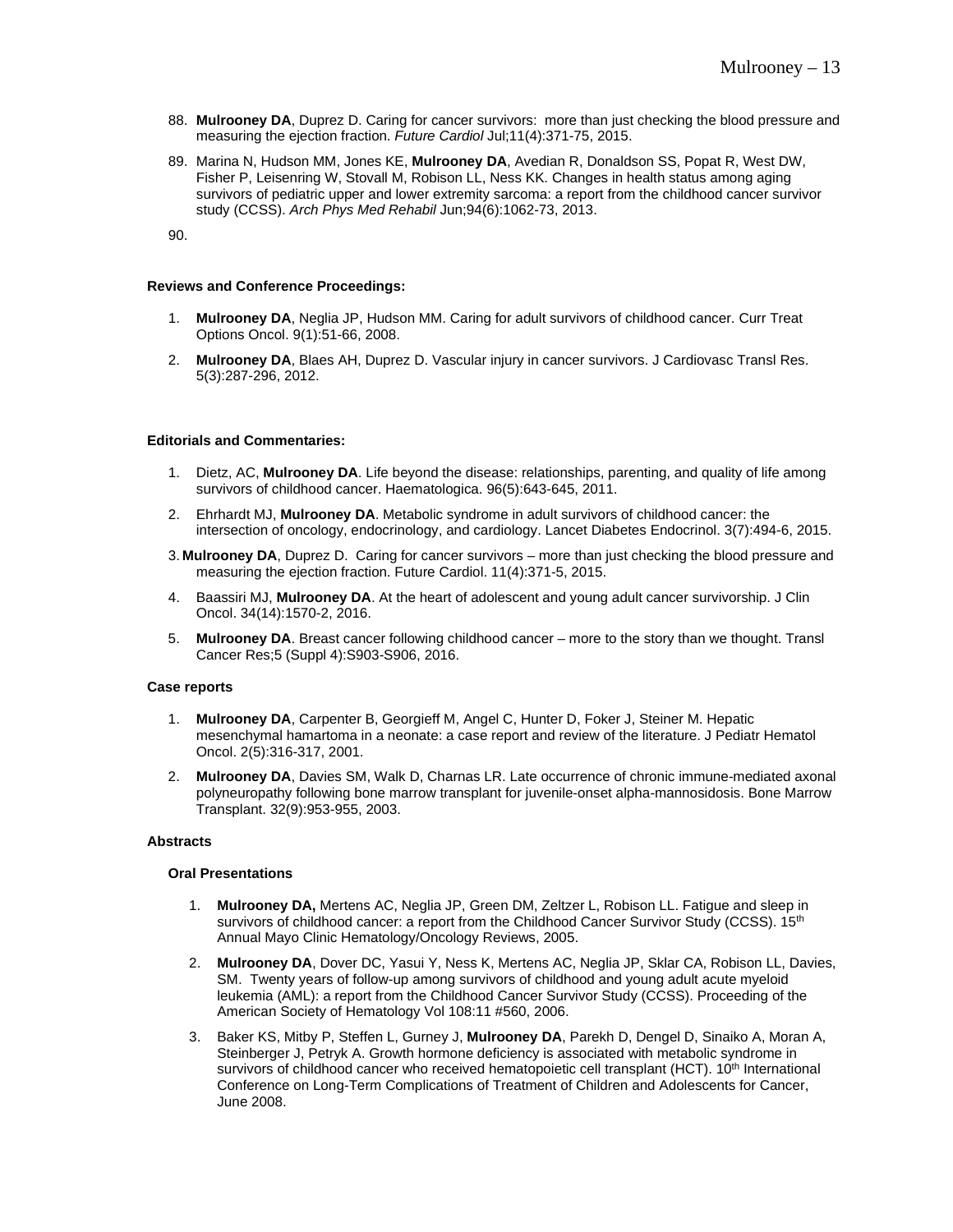- 4. **Mulrooney DA**, Yeazel M, Mitby P, Kawashima T, Leisenring WM, Stovall M, Green DM, Sklar CA, Robison LL, Mertens AC. Cardiovascular disease in adult survivors of childhood and adolescent cancer: a report from the Childhood Cancer Survivor Study (CCSS). Annual Meeting of the American Society of Clinical Oncology, June 3, 2008.
- 5. **Mulrooney DA,** Yeazel M, Mitby P, Kawashima T, Leisenring WM, Stovall M, Green DM, Sklar CA, Robison LL, Mertens AC. Cardiovascular disease in adult survivors of childhood and adolescent cancer: a report from the Childhood Cancer Survivor Study (CCSS), 10<sup>th</sup> International Conference on Long-Term Complications of Treatment of Children and Adolescents for Cancer, June 7, 2008.
- 6. **Mulrooney DA,** Kelly AS, Baker KS, Steffen LM, Lunsford-Lee J, Petryk A, Sinaiko AR, Dengel DR, Perkins J, Messinger Y, Zhou X, Steinberger J. Insulin resistance and vascular stiffness in survivors of childhood hematologic malignancies. 11<sup>th</sup> International Conference on Long-Term Complications of Treatment of Children and Adolescents for Cancer, June 2010.
- 7. Baker KS, Chow E, Koves I, Goodman P, Leisenring W, Hoffmeister P, Steffen LM, Dietz AC, Petryk A, Dengel D, Sinaiko AR, **Mulrooney DA**, Steinberger J. Adverse impact of hematopoietic cell transplantation (HCT) on body composition and insulin resistance is associated with increased cardiovascular risk. ASBMT Annual Meeting, Honolulu, Hawaii, 02/17-21/2011.
- 8. **Mulrooney DA**, Nunnery S, Armstrong GT, Ness KK, Srivastava DK, Donovan D, Metzger M, Krasin MJ, Joshi VM, Durand JB, Robison LL, Hudson MM, Flamm SD. Coronary artery disease detected by coronary computed tomographic angiography (CCTA) in adult survivors of childhood Hodgkin lymphoma. 2<sup>nd</sup> International Symposium on Childhood, Adolescent and Young Adult Hodgkin Lymphoma (ISCAYAHL 2014), Berlin, Germany, May 2014.
- 9. **Mulrooney DA**, Jones KE, Ness KK, Crom DB, Ehrhardt MJ, Brinkman TM, Krull KR, Chemaitilly W, Kun LE, Kaste SC, Armstrong GT, Srivastava DK, Relling MV, Pui CH, Jeha S, Sandlund JT, Green DM, Robison LL, Hudson MM. Late outcomes of adult survivors of childhood acute lymphoblastic leukemia (ALL) diagnosed between 1963-2002: a report from the St. Jude Lifetime (SJLIFE) Cohort Study. American Society of Hematology, December 2014.
- 10. **Mulrooney DA**, Soliman EZ, Armstrong GT, Joshi VM, Green DM, Srivastava DK, Krasin MT, Luepker RV, Robison LL, Hudson MM, Ness KK. Electrocardiographic abnormalities in aging survivors of childhood cancer: A report from the St. Jude Lifetime (SJLIFE) Cohort study.  $14<sup>th</sup>$ International Conference on Long-Term Complications of Treatment of Children and Adolescents for Cancer, June 2015.
- 11. Dietz AC, Chen Y, Ness KK, Hagood JS, Chow EJ, Yasui Y, Stovall M, Neglia JP, Oeffinger KC, Mertens AC, Robison LL, Armstrong GT, **Mulrooney DA**. Risk and impact of pulmonary complications in survivors of childhood cancer: A report from the Childhood Cancer Survivor Study (CCSS). International Conference on Long-Term Complications of Treatment of Children and Adolescents for Cancer, June 2015.
- 12. Baassiri MJ, Ehrhardt MJ, Liu W, Bhakta N, Ness KK, Brinkman TM, Krull KR, Chemaitilly W, Armstrong GA, Green DM, Rubnitz J, Inaba H, Srivastava DK, Robison LL, Hudson MM, **Mulrooney DA**. Late outcomes of adult survivors of childhood acute myeloid leukemia (AML): the St. Jude Lifetime (SJLIFE) Cohort. Pediatric Oncology East & Mediterranean Group, January 2017.
- 13. **Mulrooney DA**, Ness KK, Huang S, Santucci A, Hebbel RP, Solovey AS, Duprez DA, Ehrhardt MJ, Green DM, Srivastava D, Robison LL, Hudson MM. Endothelial dysfunction in adult survivors of childhood cancer: a report from the St. Jude Lifetime Cohort Study. 15<sup>th</sup> International Conference on Long-Term Complications of Treatment of Children and Adolescents for Cancer, June 2017.
- 14. Daniel L, Wang M, Srivastava DK, Schwartz L, Brinkman TM, Edelstein K, **Mulrooney DA**, Zhou E, Howell R, Gibson T, Leisenring L, Armstrong GT, Krull KR. Sleep behaviors and patterns and their relationship to mental health outcomes in adult survivors of childhood cancers. Associated Professional Sleep Societies Annual Meeting, Baltimore, MD June 2018.
- 15. **Mulrooney DA**, Hyun G, Ness KK, Ehrhardt MJ, Yasui U, Duprez DA, Howell R, Leisenring WM, Constine LS, Oeffinger KC, Gibson TM, Tonorezos E, Robison LL, Hudson MM, Armstrong GT. Reduction in cardiac events for survivors of childhood cancer treated in more recent eras: a report from Childhood Cancer Survivors Study (NASLCCC). North American Symposium on Late Complications after Childhood Cancer, June 2019.

#### **Poster Presentations**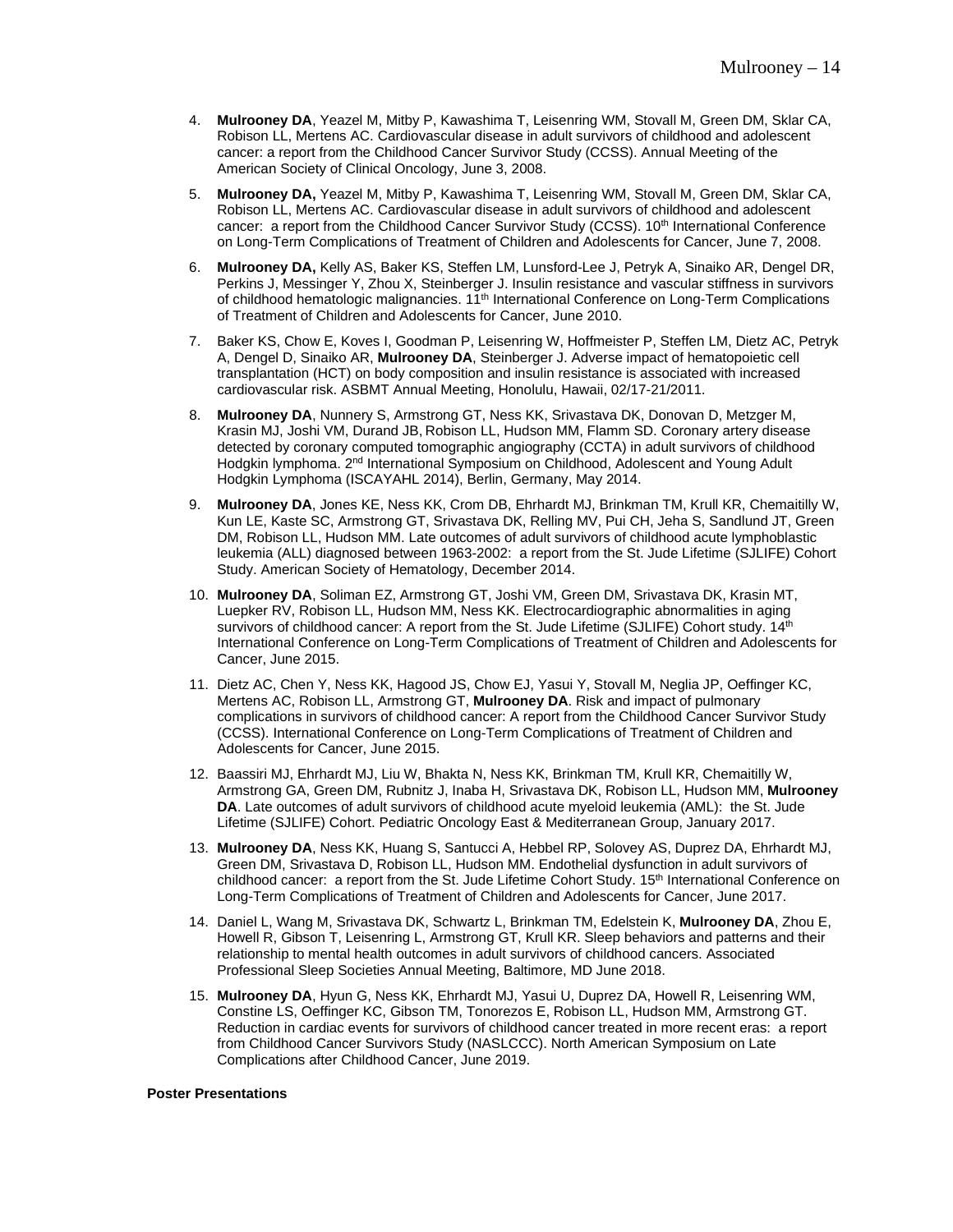- 1. Mulrooney DA, Mertens AC, Neglia JP, Green DM, Zeltzer L, Robison LL. Fatigue and sleep disturbance in survivor of childhood cancer: a report from the Childhood Cancer Survivor Study (CCSS). Proceedings American Society of Clinical Oncology Vol 22:761 #3059, 2003.
- 2. Mulrooney DA, Mertens AC, Neglia JP, Green DM, Zeltzer L, Robison LL. Fatigue and sleep in survivors of childhood cancer: a report from the Childhood Cancer Survivor Study (CCSS) Proceedings American Society of Clinical Oncology Vol 23:757 #8129, 2004.
- 3. Mulrooney DA, Mertens AC, Neglia JP, Green DM, Zeltzer L, Robison LL. Fatigue and sleep in survivors of childhood cancer: a report from the Childhood Cancer Survivor Study (CCSS) International Conference on Long-Term Complications of Treatment of Children & Adolescents for Cancer, 2004.
- 4. Mulrooney DA, Deyo M, Solovey A, Neaton JD, Hebbel RP, Neglia JP. Endothelial injury in adult survivors of childhood and adolescent Hodgkin's disease (HD). Arteriosclerosis, Thrombosis, and Vascular Biology Annual Conference, April 2008.
- 5. Petryk A, Mitby P, Steffen L, Gurney J, Mulrooney DA, Parekh D, Dengel D, Sinaiko A, Moran A, Steinberger J, Baker KS. Growth hormone deficiency is associated with metabolic syndrome in survivors of childhood cancer who received hematopoietic cell transplant (HCT). 2008 Pediatric Academic Societies & Asian Society for Pediatric Research Joint Meeting, May 2008.
- 6. McAvoy S, Mulrooney DA, Arora M, Baker KS, Burns LJ, Majhail NS. Avascular necrosis (AVN) in survivors of hematopoietic-cell transplantation (HCT): a large single institution study. BMT Tandem Meetings, February 12, 2009.
- 7. Majhail NS, Challa TR, Mulrooney DA, Baker KS, Burns LJ. New onset diabetes and hypertension in adult and pediatric survivors of allogeneic hematopoietic-cell transplantation. BMT Tandem Meetings, February 12, 2009.
- 8. Baker KS, Kelly AS, Petryk A, Sinaiko AR, Steffen LM, Moran A, Mulrooney DA, Dengel DR, Gujral K, Zhou X, Steinberger J. Cardiometabolic risk in survivors of childhood cancer who received hematopoietic cell transplant (HCT). J Clin Oncol 27:15s, 2009 (suppl; abstr 6532).
- 9. Lee J, Pichard D, Nascene D, McKinney A, Moertel C, Mulrooney DA. Cavernous hemangiomas after cranial radiation in childhood cancer survivors. Society for Neuro-Oncology Scientific Meeting, October 22-24, 2009.
- 10. Mulrooney DA, Kelly AS, Baker KS, Steffen LM, Lunsford-Lee J, Petryk A, Sinaiko AR, Dengel DR, Perkins J, Messinger Y, Zhou X, Steinberger J. Cardiometabolic risks among survivors of childhood hematologic malignancies. American Society of Hematology Meeting, December 5-8, 2009 (publication only).
- 11. Baker KS, Steffen LM, Zhou X, Kelly AS, Lee J, Petryk A, Sinaiko AR, Dengel DR, Mulrooney DA, Steinberger J. Total body irradiation (TBI) increases cardio-metabolic risk and induces carotid vascular stiffness in survivors after hematopoietic cell transplant (HCT) for childhood hematologic malignancies. American Society of Hematology Meeting, December 5-8, 2009.
- 12. Polgreen L, Petryk A, Dietz AC, Leisenring W, Goodman P, Norris A, Hoffman M, Mulrooney DA, Perkins J, Steffen LM, Kelly AS, Sinaiko AR, Moran A, Dengel DR, Baker KS, Steinberger J. Bone mineral density in childhood cancer survivors (CCS). 11<sup>th</sup> International Conference on Long-Term Complications of Treatment of Children and Adolescents for Cancer.
- 13. Dietz AC, Polgreen L, Petryk A, Leisenring W, Goodman P, Mulrooney DA, Steffen LM, Kelly AS, Baker KS, Steinberger J. Bone mineral density in childhood cancer survivors (CCS). American Society of Clinical Oncology 2010 Annual Meeting.
- 14. Mulrooney DA, Deyo M, Solovey A, Neaton JD, Hebbel RP, Neglia JP. Endothelial injury in adult survivors of childhood and adolescent Hodgkin's disease (HD). International Conference on Long-Term Complications of Treatment of Children & Adolescents for Cancer, June 2008.
- 15. Blair C, Kelly A, Steinberger J, Eberly L, Napurski C, Robien K, Neglia J, Mulrooney D, Ross J. JAVA Study: a pilot study to evaluate the effects of purple grape juice on the vascular health of childhood cancer survivors. Society for Epidemiologic Research (SER) Meeting, Montreal, Quebec, Canada, 06/21-24/2011.
- 16. Dietz AC, Sivinandam S, Kaufman C, Kelly AS, Neglia JP, Gaillard P, Mulrooney DA. Evaluation of traditional and novel measures of cardiac function to detect anthracycline-induced cardiotoxicity in survivors of childhood cancer. Annual Meeting of the American Society of Clinical Oncology, June 2011.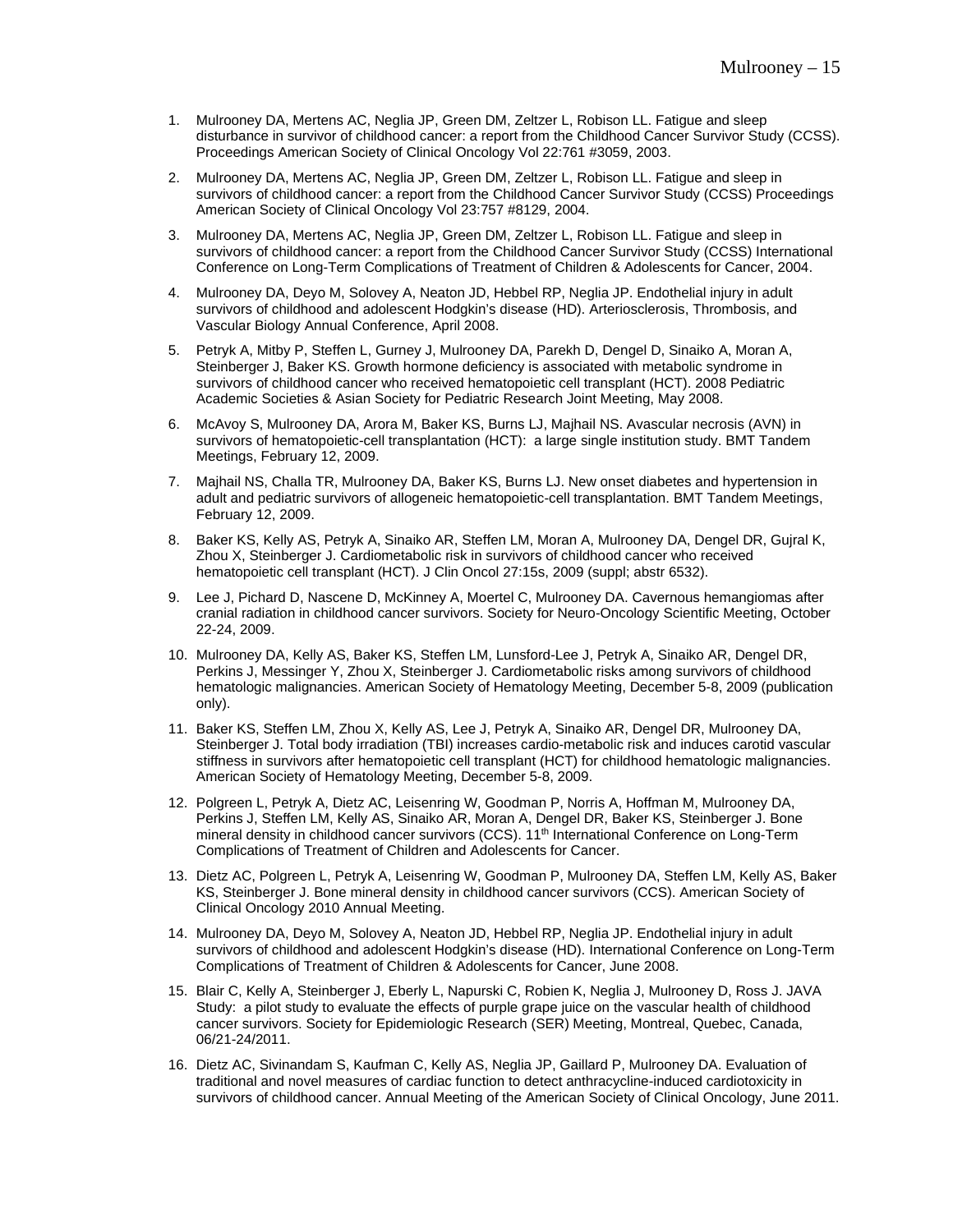- 17. Blaes AH, Baker KS, Benson B, Bliss R, Lee J, Neglia JP, Mulrooney DA. Quality of life in cancer survivors is similar to the general population. Annual Meeting of the American Society of Clinical Oncology, June 2012.
- 18. Blaes AH, Baker KS, Lee JL, Moen C, Mulrooney DA, Vankina S, Vogel RI, Kunin-Batson A. Body mass index (BMI) and its impact on quality of life (QOL) in childhood leukemia survivors. 13<sup>th</sup> International Conference on Long-Term Complications of Treatment of Children and Adolescents for Cancer, June 2013.
- 19. Blaes AH, Baker KS, Lee JL, Moen C, Mulrooney DA, Vankina S, Vogel RI, Kunin-Batson A. Body mass index (BMI) and its impact on quality of life (QOL) in childhood leukemia survivors. American Society of Clinical Oncology, June 2013.
- 20. Mulrooney DA, Nunnery S, Armstrong GT, Ness KK, Srivastava DK, Donovan D, Metzger M, Krasin MJ, Joshi VM, Durand JB, Robison LL, Hudson MM, Flamm SD. Coronary artery disease detected by coronary computed tomographic angiography (CCTA) in adult survivors of childhood Hodgkin lymphoma. International Cardio-oncology Society Annual Meeting, December 2013.
- 21. Blaes AH, Mulrooney DA, Vogel, RI, Peterson BA, Yee D, Neglia JP, Duprez D. Arterial elasticity in testicular cancer survivors. American Society of Clinical Oncology, June 2014.
- 22. Armstrong GT, Joshi VM, Ness KK, Zhang N, Srivastava DK, Griffin B, Grimm R, Thomas JT, Phelan D, Collier P, Mulrooney DA, Krull K, Green DM, Marwick TH, Hudson MM, Robison LL, Plana JC. Myocardial strain for detection of treatment-related cardiac dysfunction in adult survivors of childhood cancer: results from the St. Jude Lifetime Cohort Study. American Society of Clinical Oncology, June 2014.
- 23. Chow EJ, Chen Y, Armstrong GT, Border WL, Meacham LR, Mulrooney DA, Oeffinger KC, Sklar CA, Stovall M, Robison LL, Yasui Y. Individual risk prediction of major cardiovascular events after cancer: a Childhood Cancer Survivor Study report. American Society of Clinical Oncology, June 2014.
- 24. Mulrooney DA, Armstrong GT, Huang S, Ness KK, Joshi VM, Green DM, Srivastava DK, Santucci A, Krasin MJ, Robison LL, Hudson MM. Cardiac outcomes in aging survivors of childhood cancer exposed to cardiotoxic therapy: a report from the St. Jude Lifetime (SJLIFE) Cohort study. American Society of Clinical Oncology, June 2014.
- 25. Dietz AC, Chen Y, Ness KK, Hagood JS, Chow EJ, Yasui Y, Stovall M, Neglia JP, Oeffinger KC, Mertens AC, Robison LL, Armstrong GT, Mulrooney DA. Risk and impact of pulmonary complications in survivors of childhood cancer: a report from the Childhood Cancer Survivor Study (CCSS). American Society of Clinical Oncology, June 2014.
- 26. Mulrooney DA, Armstrong GT, Huang S, Ness KK, Joshi VM, Green DM, Srivastava DK, Santucci A, Krasin MJ, Robison LL, Hudson MM. Cardiac outcomes in aging survivors of childhood cancer exposed to cardiotoxic therapy: A report from the St. Jude Lifetime (SJLIFE) Cohort study. European Symposium on Late Complications After Childhood Cancer, September 2014.
- 27. Mulrooney DA, Soliman EZ, Armstrong GT, Joshi VM, Green DM, Srivastava DK, Krasin MT, Luepker RV, Robison LL, Hudson MM, Ness KK. Electrocardiographic abnormalities in aging survivors of childhood cancer: a report from the St. Jude Lifetime (SJLIFE) Cohort study. International Society of Pediatric Oncology, October 2014.
- 28. Green DM, Zhu L, Krasin MJ, Stokes DC, Srivastava DK, Ness KK, McCarville ME, Mulrooney DA, Armstrong GT, Pui CH, Spunt SL, Metzger ML, Navid F, Davidoff AM, Rao BN, Robison LL, Hudson MM. Pulmonary function in adult survivors of childhood cancer. A report from the St. Jude Lifetime Cohort Study (SJLIFE). American Society of Clinical Oncology, June 2015.
- 29. Ehrhardt MJ, Sandlund JT, Zhang N, Ness KK, Chemaitilly W, Krull KR, Brinkman TM, Crom DB, Kun LE, Kaste SC, Armstrong GT, Green DM, Srivastava DK, Robison LL, Hudson MM, Mulrooney DA. Late outcomes among adult survivors of childhood non-Hodgkin lymphoma (NHL): a report from the St. Jude Lifetime (SJLIFE) Cohort study. American Society of Clinical Oncology, May 2015.
- 30. Ehrhardt MJ, Sandlund JT, Zhang N, Ness KK, Chemaitilly W, Krull KR, Brinkman TM, Crom DB, Kun LE, Kaste SC, Armstrong GT, Green DM, Srivastava DK, Robison LL, Hudson MM, Mulrooney DA. Late outcomes among adult survivors of childhood non-Hodgkin lymphoma (NHL): a report from the St. Jude Lifetime (SJLIFE) Cohort study. Late Effects in Childhood Cancer Survivors, June 2015.
- 31. Ehrhardt MJ, Mulrooney DA, Chenghong L, Baassiri MJ, Sandlund JT, Brinkman TM, Huang I, Srivastava DK, Ness KK, Robison LL, Hudson MM, Krull KR. Neurocognitive, psychosocial, and quality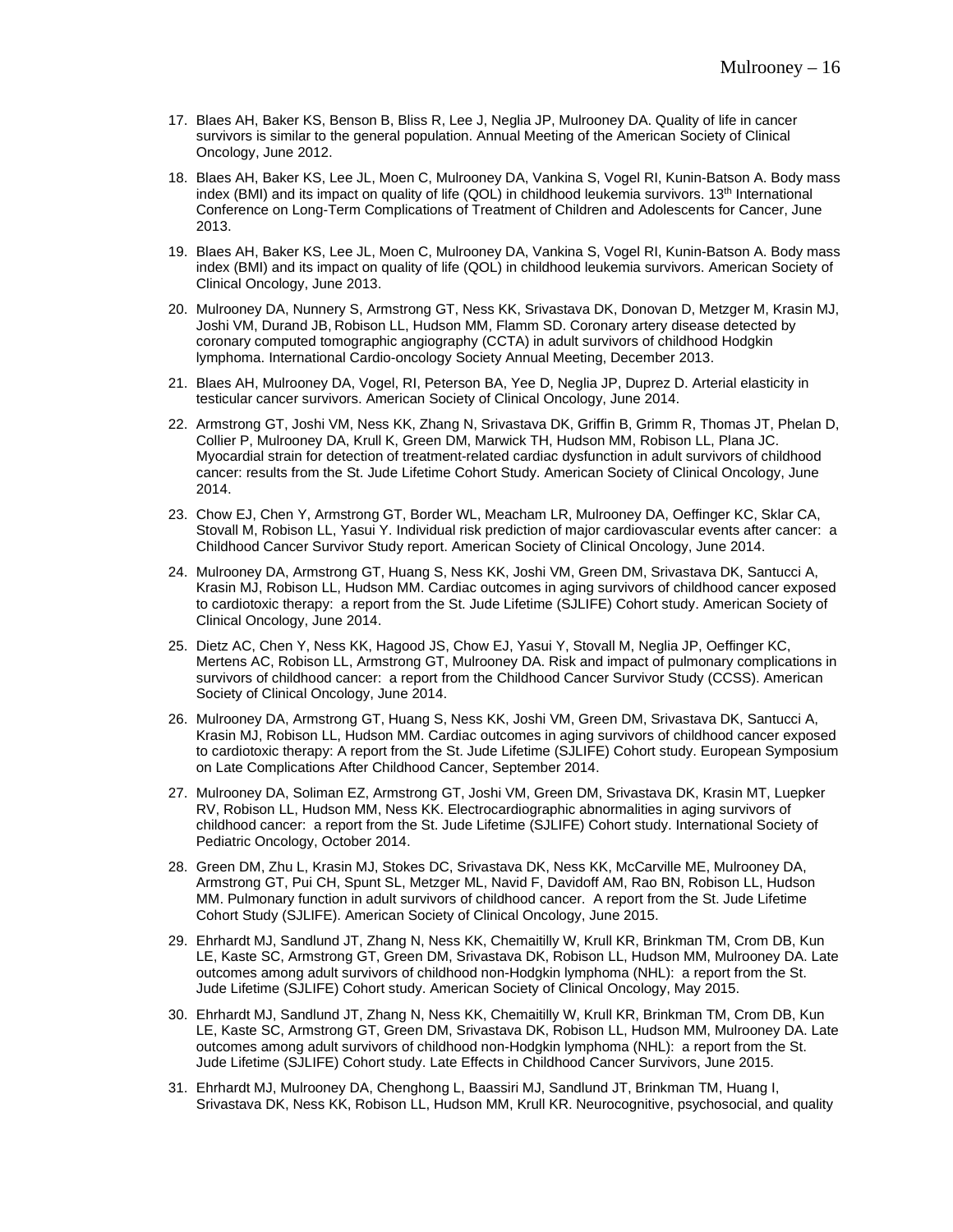of life outcomes in adult survivors of childhood non-Hodgkin lymphoma in the St. Jude Lifetime (SJLIFE) Cohort. Late Effects in Childhood Cancer Survivors, September 2016.

- 32. Ehrhardt MJ, Chen Y, Sandlund JT, Bluhm EC, Hayashi R, Leisenring WM, Metzger M, Ness KK, Krull KR, Oeffinger KC, Robison LL, Yasui Y, Armstrong GT, Hudson MM, Mulrooney DA. Estimated late health outcomes in children newly diagnosed with mature B-cell non-Hodgkin lymphoma treated with contemporary LMB chemotherapy based upon similarly treated participants in the Childhood Cancer Survivor Study (CCSS). American Society of Hematology, December 2016.
- 33.Einstein AJ, Sesso HD, Cohen SS, Boerma M, Chambers C, Darby S, Gerber TC, Hirshfeld J, Little MP, Mulrooney DA, Held KD, Boice JD. Classification of cardiovascular causes of death for radiation epidemiologic studies: initial application to cohorts of radiation workers, radiographers, and atomic veterans. Eur Heart J Suppl, 2017.
- 34. Mulrooney DA, Ness KK, Huang S, Santucci A, Hebbel RP, Solovey AS, Duprez DA, Ehrhardt MJ, Green DM, Srivastava D, Robison LL, Hudson MM. Endothelial dysfunction in adult survivors of childhood cancer: a report from the St. Jude Lifetime Cohort Study. American Society of Clinical Oncology, June 2017.
- 35. Karlson C, Alberts N, Liu W,, Brinkman T, Annett R, Mulrooney DA, Schulte F, Leisenring W, Gibson T, Howell R, Srivastava D, Oeffinger K, Armstrong GT, Zeltzer L K,,Krull KK. Chronic pain and disability in long-term survivors of childhood cancer: a report from the Childhood Cancer Survivor Study (CCSS) ASCO, 2018.
- 36. Mulrooney DA, Hyun G, Ness KK, Ehrhardt MJ, Yasui Y, Duprez DA, Howell R, Leisenring WM, Constine LS, Oeffinger KC, Gibson TM, Tonorezos E, Robison LL, Hudson MM, Armstrong GT. Reduction in Cardiac Events for Survivors of Childhood Cancer Treated in More Recent Eras: a report from the Childhood Cancer Survivor Study (CCSS) ASCO, 2019.
- 37. Van Dalen EC, Mulder RL, Kremer LCM, Hudson MM, Constine LS, Skinner R, Aune GJ, Bardi E, Benson BJ, Bergler-Klein J, Chen MH, Ehrhardt MJ, Frey E, Hennewig U, Lockwood L, Martinsson U, Muraca M, Plummer C, Scheinemann K, Schindera C, Suh E, Tonorezos ES, van der Pal HJ, Levitt G, Mulrooney DA. Coronary artery disease surveillance for childhood, adolescent and young adult cancer survivors-recommendations from the International Guideline Harmonization Group. NASLCCC, 2019.
- 38. Sapkota Y, Mulrooney DA, Armstrong GT, Wilson CL, wang Z, Zhang J, Hudson MM, Robison LL, Yasui Y. Novel loci linked to impaired ejection fraction and risk if cardiomyopathy among childhood cancer survivors of African-descent: a report from the St. Jude Lifetime Cohort. ASHG Annual Meeting, October 2019.
- 39. Mulrooney DA, van Dalen EC, Aune GJ, Bardi E, Benson BJ, Bergler-Klein J, Chen MH, Ehrhardt MJ, Frey E, Hennewig U, Lockwood L, Martinsson U, Muraca M, Plummer C, Scheinemann K, Schindera C, Suh E, Tonorezos ES, van der Pal HJ, Constine LS, Skinner R, Mulder RL, Kremer LCM, Hudson MM, Levitt G. Coronary artery disease surveillance for childhood, adolescent and young adult cancer survivors-recommendations from the International Guideline Harmonization Group. Society of Paediatric Oncology Congress, 2019.
- 40. Ghosh T, Chen Y, Dietz AC, Armstrong GT, Howell R, Mulrooney DA, Turcotte LM, Yuan Y, Yasui Y, Neglia JP. Lung cancer as a subsequest neoplasm: a report from the Childhood Cancer Survivor Study (CCSS). American Society of Clinical Oncology Virtual Scientific Program, June 2020.
- 41. Lubas M, Wang M, Jefferies JL, Ness K, Ehrhardt MM, Krull KR, Mulrooney DA, Srivastava DK, Robison LL, Hudson MM, Armstrong GT, Brinkman TM. Emotional distress, stress, and cardiovascular health in adult survivors of childhood cancer. American Society of Clinical Oncology Virtual Scientific Program, June 2020.
- 42. Gunturkun F, Davis FL, Armstrong G, Jefferies FL, Ness K, Green DM, Lucas JT, Srivastava D, Hudson MM, Robison LL, Mulrooney DA, Soliman EZ, Karabayir I, Akbilgic O. Deep learning for improved prediction of late-onset cardiomyopathy among childhood cancer survivors: a report from the St. Jude Lifetime Cohort (SJLIFE). American Society of Clinical Oncology Virtual Scientific Program, June 2020.
- 43. Sapkota Y, Qin N, Ehrhardt MJ, Wang Z, Wilson CL, Estepp J, Rai P, Hankins JE, Burridge P, Jefferies JL, Zhang Z, Hudson MM, Robison LL, Armstrong GT, Mulrooney DA, Yasui Y. Cardiomyopathy risk among childhood cancer survivors of African ancestry and its molecular mechanisms. American Society of Clinical Oncology Virtual Scientific Program, June 2020.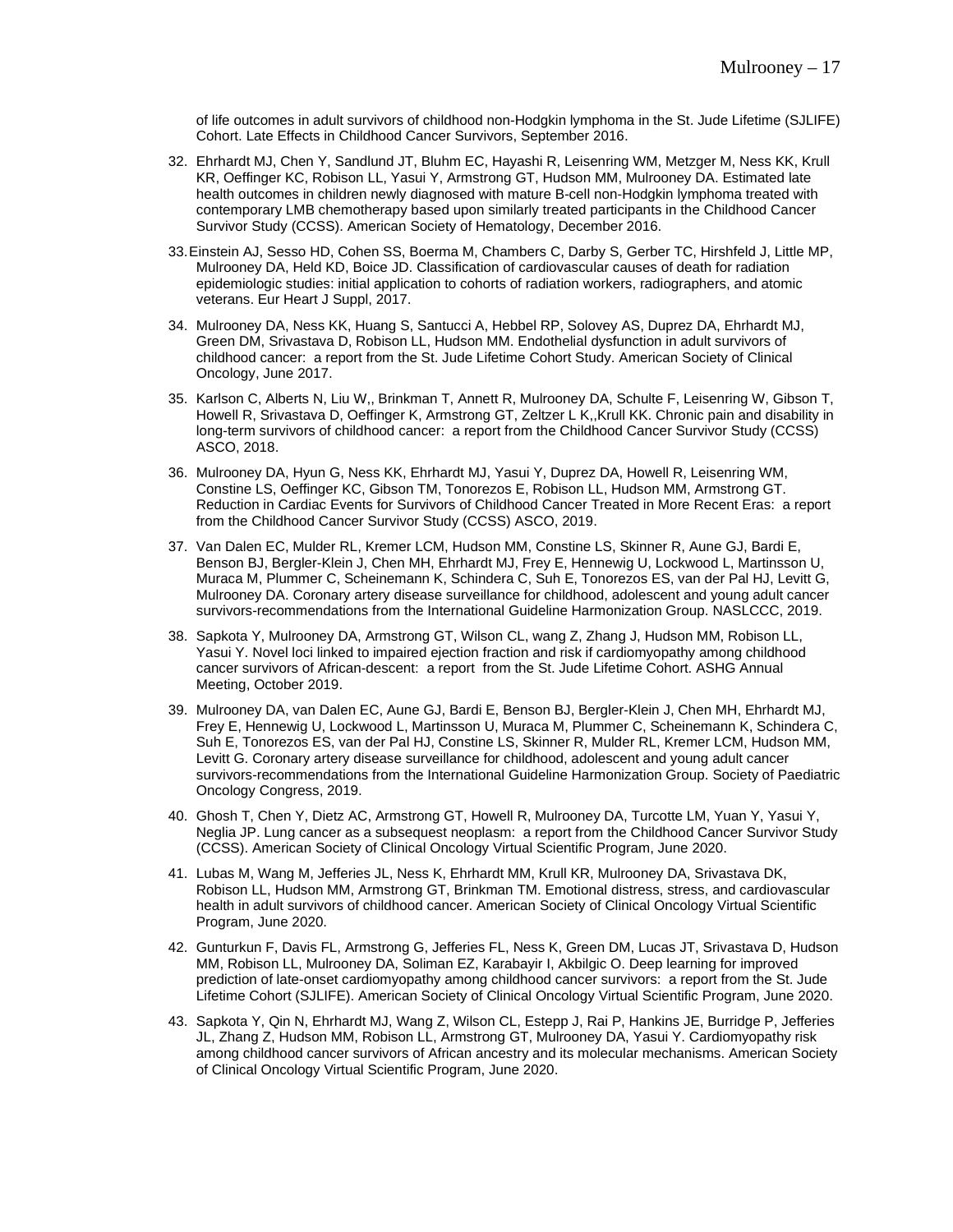## **Non-peer reviewed publications and reports**

### **Articles**

1. **Mulrooney DA**. Surviving childhood cancer. Cure is not enough. Minn Med. 93(10):36-9, 2010.

## **Presentations**

### **Extramural Invited Presentations**

- 1. Fatigue and Sleep in Survivors of Childhood Cancer: a report from the Childhood Cancer Survivor Study, 15th Annual Mayo Clinic Hematology/Oncology Reviews, Jacksonville, FL, August 2005 (invited speaker).
- 2. Cancer in Patients with Cystic Fibrosis (Symposium 18), 2005 North American CF Conference, Baltimore, MD, October 2005 (invited speaker).
- 3. Primary Care for Adult Survivors of Childhood Cancer, 2005 American College of Physicians Minnesota Chapter Scientific Meeting, Minneapolis, MN, November 2005 (invited speaker).
- 4. Community Engagement around Childhood Cancer Survivorship, Cancer Summit 2006, Minnesota Cancer Alliance, Minneapolis, MN, April 2006 (invited speaker).
- 5. Care for the Childhood Cancer Survivor, Pediatric Update, Park Nicollet Clinic, St. Louis Park, MN May 2006 (invited speaker).
- 6. A Lion in the House: Minnesotans Connect, Documentary on Childhood Cancer, Community Panel Member, Twin Cities Public Television, St. Paul, MN June 2006 (invited speaker).
- 7. Care for Adult Survivors of Childhood and Adolescent Cancer, American Cancer Society, St Gabriel's Hospital Cancer Conference, Little Falls, MN, October 2006 (invited speaker).
- 8. Bone Marrow and Stem Cell Transplants: Effect on Long-Term Health, National Children's Cancer Society and National Marrow Donor Program Teleconference, April 2007 (invited speaker).
- 9. Cardiovascular Disease in Adult Survivors of Childhood Cancer, St. Jude Children's Research Hospital, January, 2007 (invited speaker).
- 10. Long Term Effects of Chemotherapy, National Association of Children's Hospitals and Related Institutions, 2007 Oncology/BMT Focus Group Meeting, June 25, 2007 (invited speaker).
- 11. Caring for Survivors of Childhood Cancer, Minnesota Society of Radiologic Technologists 67th Annual Meeting and Fall Education Conference, September 14, 2007 (invited speaker).
- 12. Survivors of Childhood Cancers: Management Tips for the Internist, American College of Physicians, 2007 Minnesota Chapter Scientific Meeting, November 2, 2007 (invited speaker).
- 13. Transitioning of Care After Childhood Cancer, Teleconference Series, The Transfer of Medical Care from Pediatric Oncology to Primary Care, National Children's Cancer Society Teleconference, February 2008 (invited speaker).
- 14. Long-Term Follow-Up of Cancer Survivors: Lessons Learned from the Children, Oncology Nursing Society, Metro Minnesota Chapter Cancer Conference, Brooklyn Center, MN, August 2008 (invited speaker).
- 15. Cardiovascular Outcomes in Childhood Cancer Survivors, Rady Children's Hospital/University of California San Diego, April 29, 2010 (invited speaker).
- 16.Medical Cares and Concerns, National Children's Cancer Society, St. Louis, MO, July 17, 2010 (invited speaker).
- 17. Medical Cares and Concerns, National Children's Cancer Society Survivorship Conference, St. Louis, MO, July 2010 (invited speaker).
- 18. Survivorship: More Than Just a Cure, National Children's Cancer Society Nursing Web Conference, April 27, 2011 (invited speaker).
- 19. Dimensions of Cardiovascular Function in Survivors of Childhood Cancer, St. Jude Children's Research Hospital, August 2011 (invited speaker).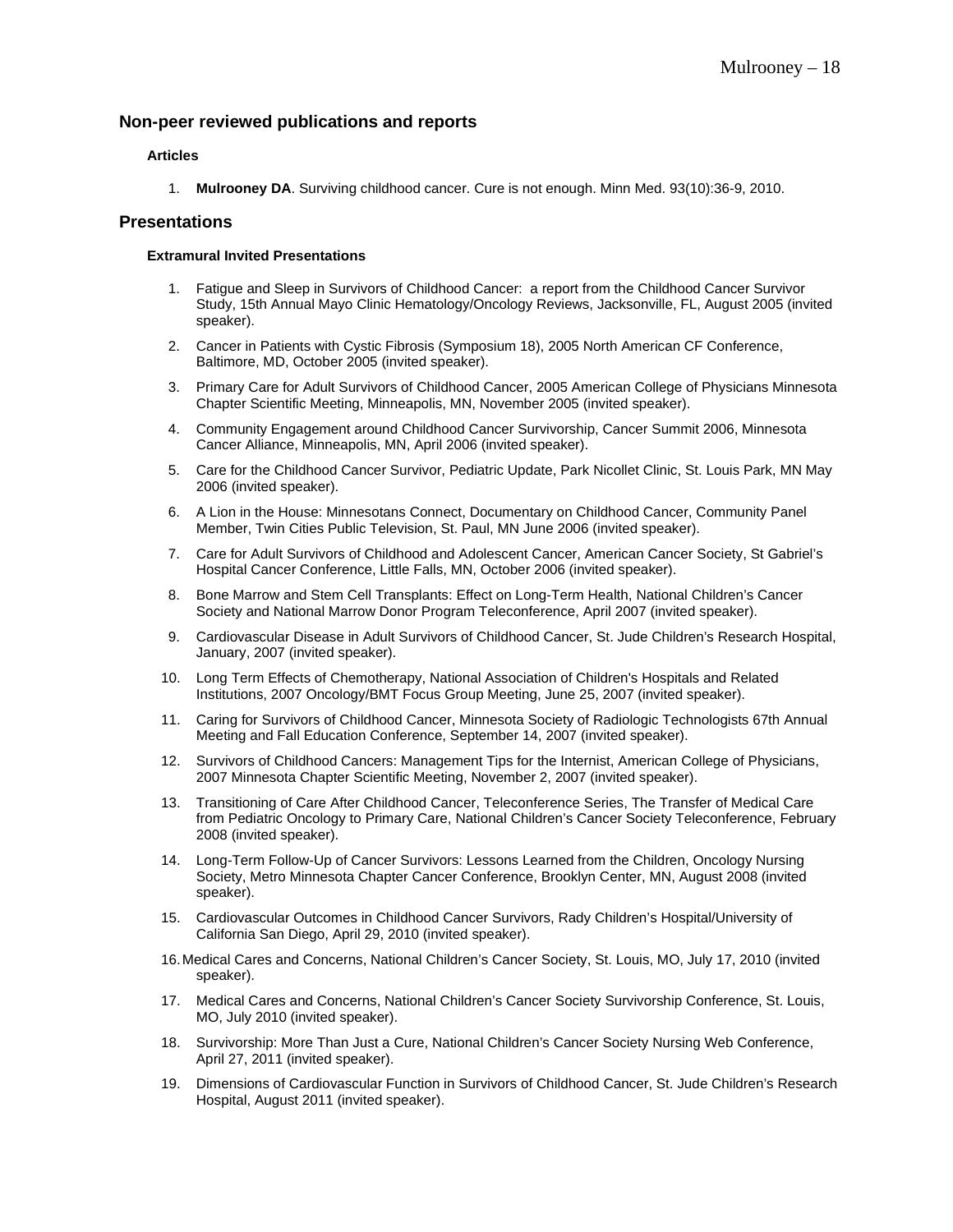- 20. Maintaining a Healthy Heart, Survivorship Series Educational Conference, University of Minnesota, Minneapolis, MN, March 2012 (invited speaker).
- 21. Cardiovascular Disease in Adult Survivors of Childhood and Adolescent Cancer: a report from the Childhood Cancer Survivor Study (CCSS), June 11, 2012, ASA Conference on Radiation & Health (invited speaker).
- 22. Progress in the Treatment of Late Effects, National Children's Cancer Society Web Conference, March 26, 2013 (invited speaker).
- 23. Critical Issues in Transition for Cancer Survivors, April 24, 2013, American Society of Pediatric Hematology Oncology Annual Meeting (invited speaker).
- 24. Transition of Care to the Adult World, Survivorship Conference, ALL Children's Hospital, Tampa, FL, November 9, 2013 (invited speaker).
- 25. Childhood Cancer Therapy: More than Just a Cure, Nemours Children's Clinic, Jacksonville, FL. November 16, 2013 (keynote speaker).
- 26. Cardiovascular Disease in Adult Survivors of Childhood and Adolescent Cancer, Grand Rounds, Loyola University Medical Center, Chicago, IL, June 17, 2014 (invited speaker).
- 27. Heart Health after Cancer, Childhood Cancer Survivors Conference, University of Texas Southwestern Medical School, Dallas, TX, November 8, 2014 (invited speaker).
- 28. The Spectrum of Cardiovascular Outcomes After Childhood Cancer Therapy, Pediatric Grand Rounds, Baystate Medical Center, Springfield, MA, February 16, 2016 (invited speaker).
- 29. Surviving Childhood Cancer, OSF St. Francis Medical Center, Peoria, IL, April 16, 2016 (keynote speaker).
- 30. Transition of Care, OSF St. Francis Medical Center, Peoria IL, April 16, 2016 (invited speaker).
- 31. Pediatric Oncology Issues, The Children's Hospital at Saint Francis, Tulsa, OK, September 30, 2016 (invited speaker).
- 32. Implementation of COG Guidelines for Survivorship, The Children's Hospital at Saint Francis, Tulsa, OK, September 2016 (invited speaker).
- 33. Updates in Fertility Outcomes in Pediatric Cancer Survivors, The Oncofertility Consortium, Prentice Women's Hospital, Northwestern University, Chicago, IL, November 2, 2016 (invited speaker).
- 34. The Spectrum of Cardiovascular Disease After Childhood Cancer Therapy, Greehey Children's Cancer Research Institute Seminar Series, San Antonio, TX, June 2, 2017 (invited speaker).
- 35. Cardiovascular Sequelae of Childhood Cancer Therapy and Implications for Adult Health, Radiation Research Society, Cancun, MX, October 16, 2017 (invited speaker).
- 36. Caring for and Learning from Survivors of Childhood Cancer, Minnesota Childhood Cancer Survivorship Symposium, University of Minnesota, Minneapolis, MN, April 27, 2018 (invited speaker).
- 37. Growing up After Childhood Cancer, Stanford Cancer Survivorship Lecture Series, via Webex, January 26, 2021 (invited speaker).

#### **Intramural Presentations**

- 1. Living After Cancer Program, Ask the Expert Series, Cancer Center, University of Minnesota, Minneapolis, MN, September 2005 (invited speaker).
- 2. Beyond-the-Cure Educational Conference for Childhood Cancer Survivors, University of Minnesota, Minneapolis, MN, April 2006 (event coordinator/moderator).
- 3. Surviving Childhood Cancer, Pediatric Grand Rounds, University of Minnesota, January 2007.
- 4. Survivorship Series Educational Conference, University of Minnesota, Minneapolis, MN, April 2007, March 2008, April 2009, March 2010, April 2011 (coordinator/moderator for annual conference).
- 5. Caring for the Childhood Cancer Survivor, Topics and Advances in Pediatrics, University of Minnesota, Minneapolis, MN, March 27, 2008 (invited speaker).